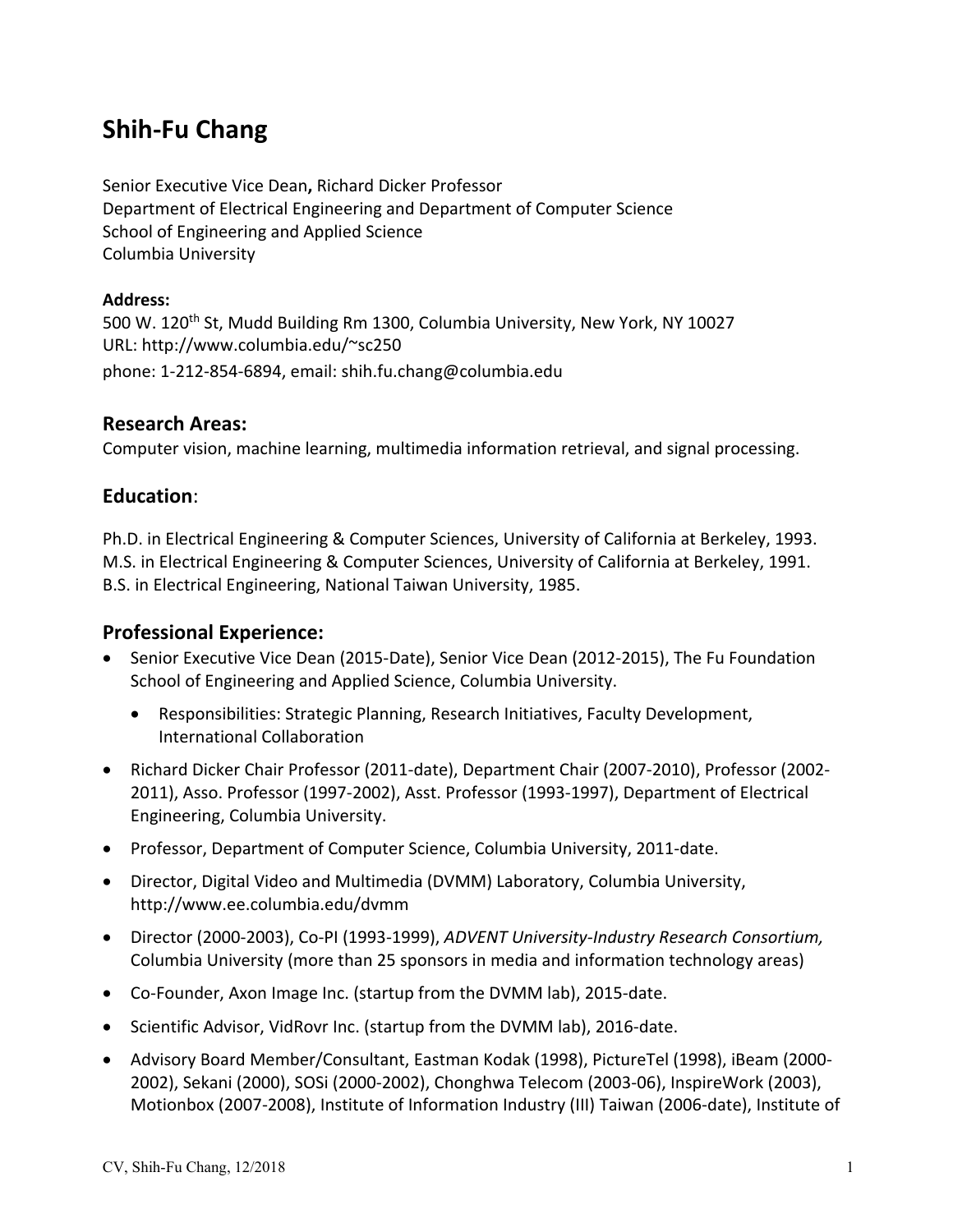Information Science (2009, 2014, 2016), Center for Information Technology Innovation (2014‐ date) Academia Sinica, and Industrial Technology Research Institute (ITRI) Taiwan (2016‐date).

- Visiting Faculty, IBM T.J. Watson Research Center, Hawthorn NY, 2004 –2006.
- Visiting Faculty, Microsoft Research, Beijing, 2006.

### **Honors and Awards:**

- *Academician, Academia Sinica, 2018.*
- *ACM Fellow, 2017.* for contributions to large-scale multimedia content recognition and multimedia information retrieval. http://engineering.columbia.edu/news/shih‐fu‐chang‐acm‐fellow
- *Most Influential Scholar in the Field of Multimedia, based on AMiner, 2016.*  https://aminer.org/mostinfluentialscholar/mm
- *Honorary Doctorate, University of Amsterdam, 384th Anniversary, 2016.*  for "his pioneering contribution to our understanding of the digital universe, particularly in the areas of imagery, language, and sound." Video of the award ceremony (award presentation start time: 00:57:20) http://webcolleges.uva.nl/Mediasite/Play/8f1fbec0737f4755b705632624a448fc1d
- *Great Teacher Award, The Society of Columbia Graduates, 2013.*
- *Technical Achievement Award, IEEE Signal Processing Society, 2012.* for pioneering contributions to signal processing for multimedia content analysis and retrieval. IEEE SPS is the largest professional society for signal processing worldwide.
- *Technical Achievement Award, ACM Special Interest Group in Multimedia, 2011.*  for pioneering research and inspiring contributions in multimedia analysis and retrieval.
- *Fellow, AAAS (the American Association for the Advancement of Science), 2010.* for contributions to multimedia content analysis and search. http://news.columbia.edu/oncampus/2275
- *IEEE Kiyo Tomiyasu Award, (IEEE‐wide Award), 2009.* for pioneer contributions to image classification and search.
- *IEEE Fellow, 2004.* for contributions to digital video and multimedia technologies.
- *Meritorious Service Award, IEEE Signal Processing Society, 2011.*
- *Recognition of Service Award*, *Association for Computing Machinery (ACM), 2000.*
- *IBM Faculty Award*, 1995, 1999.
- *Distinguished Lecturer*, IEEE Circuits and Systems Society, 2001‐2002.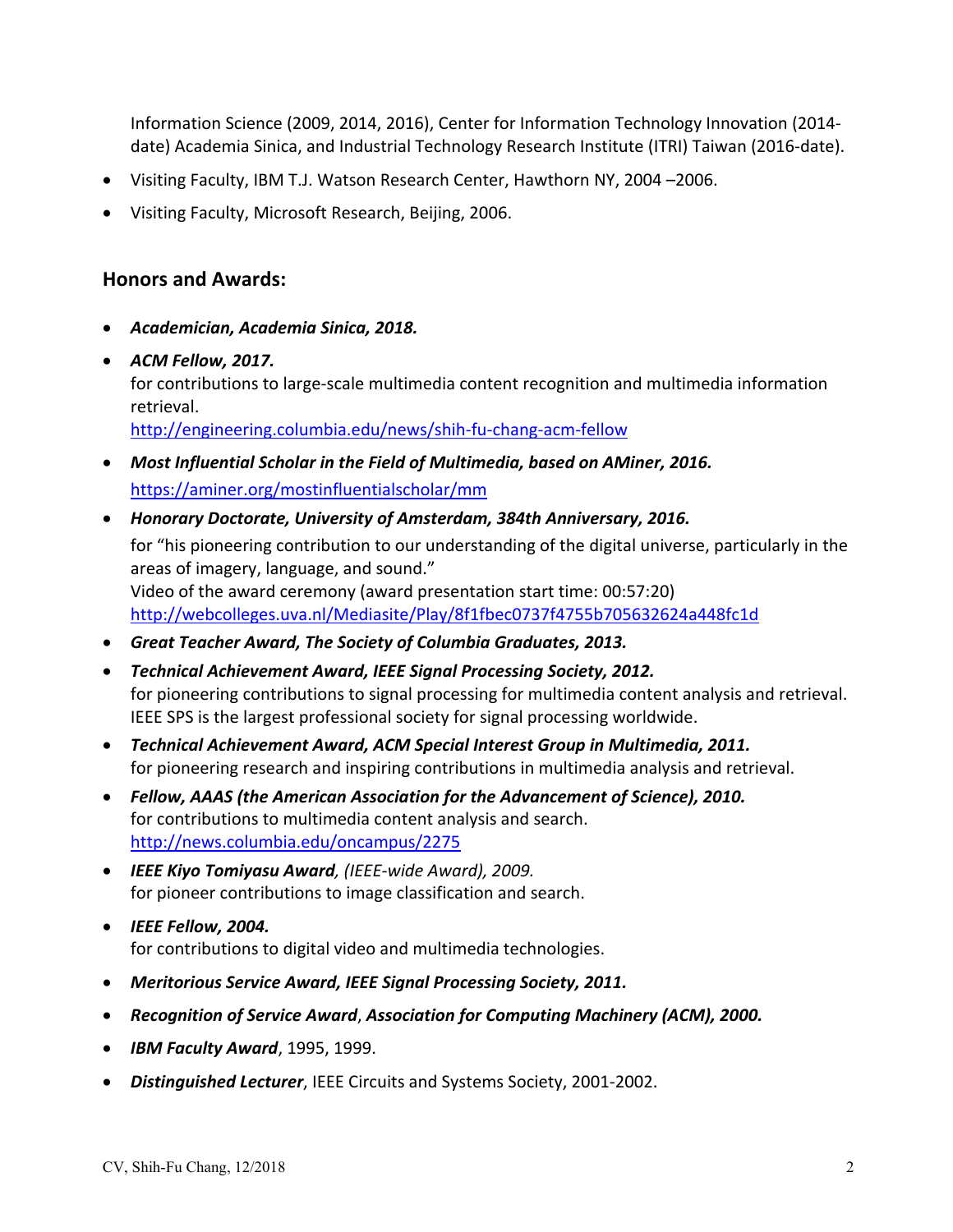- *Young Investigator Award*, Office of Naval Research (ONR), 1998‐2001. one of two ONR/YIA awards in the field of information, computer sciences, and mathematics.
- *CAREER Award*, National Science Foundation, 1995‐98.
- **32 Issued Patents**, more than 10 patents licensed to industry. Creation of 3 startup companies.
- **Publication Impact: 47,900+ citations, h‐index: 110** (based on Google Scholar, link)

## **Research Summary and Impacts:**

Chang's research is dedicated to multimedia information retrieval, computer vision, machine learning, and signal processing. The primary focus of his work is on development of intelligent methods and systems for extracting information from visual content and multimedia that are prevalent in large archives and live sources. In the early 90's, his group developed some of the earliest and best-known content-based image search systems, VisualSEEk and VideoQ [1,2], which set the foundation of this vibrant area. During last two decades, he has made significant contributions to shaping the field of multimedia retrieval by developing large multimedia ontologies, large visual concept classifiers, and automatic methods for multimedia ontology construction [3‐6]. These have strongly influenced design of the video search systems used in practice today [7]. In addition, he has developed influential compact hashing techniques [11] for efficient search over billion‐scale image databases. His compact hashing work has enabled order of magnitude speedup and storage improvement in high‐profile applications such as an online human trafficking crime fighting system that has been deployed in 200+ law enforcement agencies [12]. In addition, he has developed a series of fundamental methods of graph‐based semi‐supervised learning [8,10] that successfully address the challenge issues of training large‐scale multimedia retrieval systems with noisy and sparse labels. These methods have been adopted to build the first commercial brain machine interface system [9] for rapid image retrieval. The graph‐based search process, based on the random walk with restart theory, developed jointly with X. Wu and Z. Li, has been deployed in the large app recommendation system of Huawei connecting 1/2 billion apps to 300 million users [10].

#### **Representative Papers and Impacts:**

- 1. Smith, John R., and Shih‐Fu Chang. "VisualSEEk: a fully automated content‐based image query system." In ACM international conference on Multimedia, pp. 87‐98. ACM, 1997. [2,600+ citations]
- 2. Chang, Shih‐Fu, William Chen, Horace J. Meng, Hari Sundaram, and Di Zhong. "A fully automated content‐based video search engine supporting spatiotemporal queries." Circuits and Systems for Video Technology, IEEE Transactions on 8, no. 5 (1998): 602‐615. [510+ citations, IEEE T‐CSVT Best Paper Award]

The Web, as it started in the early 90's, introduced the unprecedented possibility for users to browse and search information from massive online sources. However, the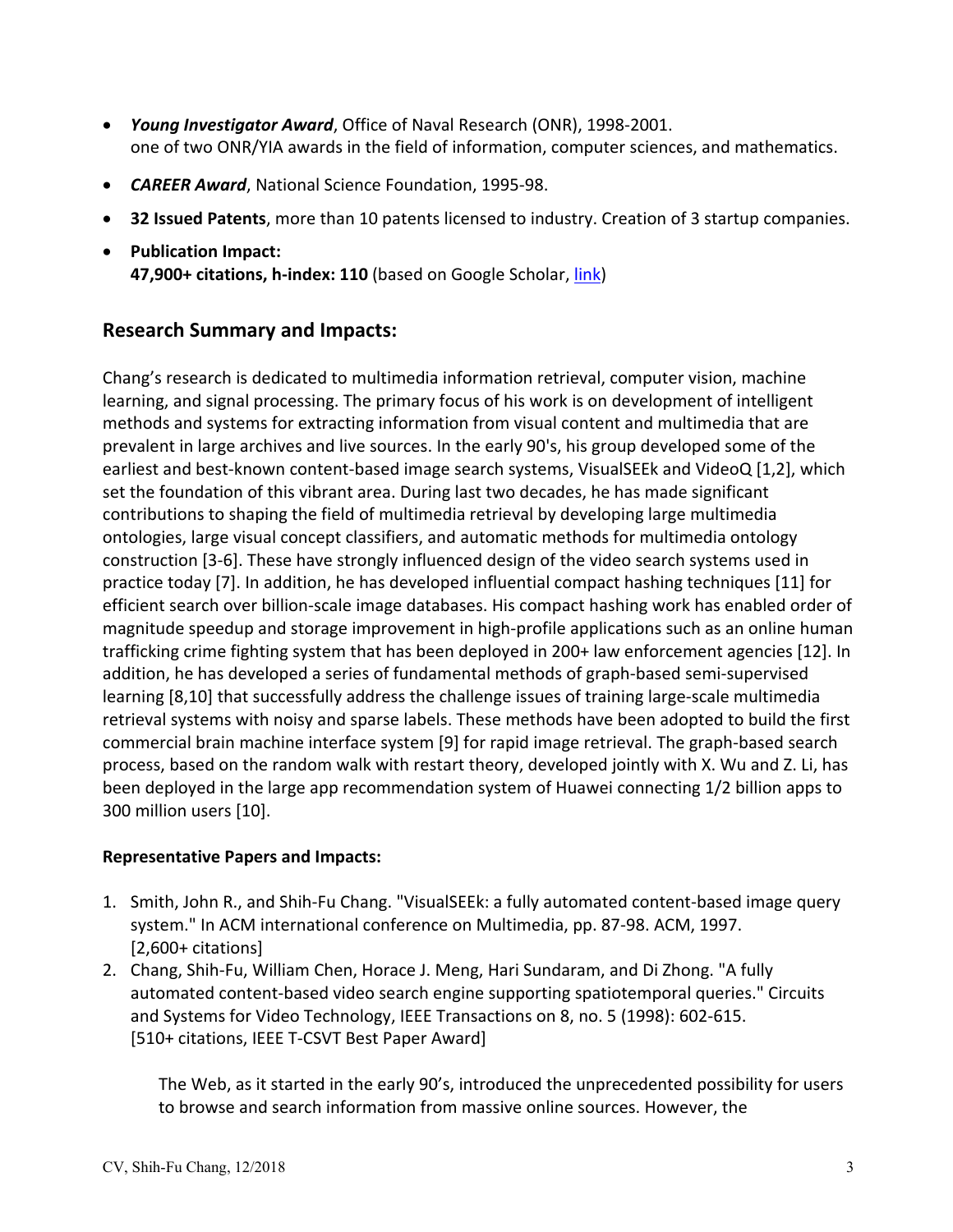breakthrough in information retrieval was initially only limited to text documents via textual query. The above two works were among the earliest and best known systems to break such limitation by developing novel query mechanisms that allow users to search images or videos by directly composing visual objects and their spatio‐temporal attributes (such as color, texture, shape, layout, and motion trajectory). The content‐based feature matching and the efficient inverted file indexing methodologies were broadly followed. These systems and subsequent works of Chang helped set the foundation of this vibrant field. Today, visual search has become a common feature in many products such as mobile product search from Google, Amazon, Pinterest, and many others.

- 3. With Naphade, Milind, et al., "Large‐scale concept ontology for multimedia." MultiMedia, IEEE 13, no. 3 (2006): 86‐91. [650+ citations]
- 4. Borth, Damian, Rongrong Ji, Tao Chen, Thomas Breuel, and Shih‐Fu Chang. "Large‐scale visual sentiment ontology and detectors using adjective noun pairs." In Proceedings of ACM international conference on Multimedia, pp. 223‐232. ACM, 2013. [240+ citations]
- 5. Ye, Guangnan, Yitong Li, Hongliang Xu, Dong Liu, and Shih-Fu Chang. "Eventnet: A large scale structured concept library for complex event detection in video." In Proceedings of ACM international conference on Multimedia, pp. 471‐480. ACM, 2015.
- 6. Li, Hongzhi, Joseph G. Ellis, Heng Ji, and Shih‐Fu Chang. "Event specific multimodal pattern mining for knowledge base construction." In Proceedings of ACM on Multimedia Conference, pp. 821‐830. ACM, 2016.

Following the early research efforts in content‐based visual search, the series of works listed above further set the directions of multimedia research in the next decade. Breaking the limits of the existing practices relying on a small number of classes, our efforts aimed to develop systematic and sound strategies for constructing multimedia ontologies and developing automatic classifiers for detecting the vast number of concepts defined in the ontologies. The research aims to achieve the holistic optimization in using the ontology and classifiers to improve the overall search performance and experience – for example, how to answer free text queries over video databases by mapping the free-text query sentences to the defined multimedia concepts, how to support rapid intuitive browsing over the ontologies, and how to link the concepts in the ontologies to higher level targets such as emotions or events depicted in the multimedia content.

[3] presented the first multimedia ontology of about 1,000 concepts developed jointly with domain experts and librarians to support news video search. The ontology has been adopted for the international video search evaluation forum, TRECVID, organized by NIST starting 2005. [4] extended beyond the common semantic categories and developed the first ontology of 1,200 visual concepts (SentiBank) strongly related to sentiment and emotions expressed in the multimedia content. Such emotion related concepts were mined automatically from user generated content on online forums. SentiBank has been shown effective in predicting the visual sentiments and the popularity of visual content on social media. [5] was the first to develop a Wikipedia‐style ontology of 500 high‐level events and 4,490 event-specific concepts to enhance browsing and searching of video events. Finally,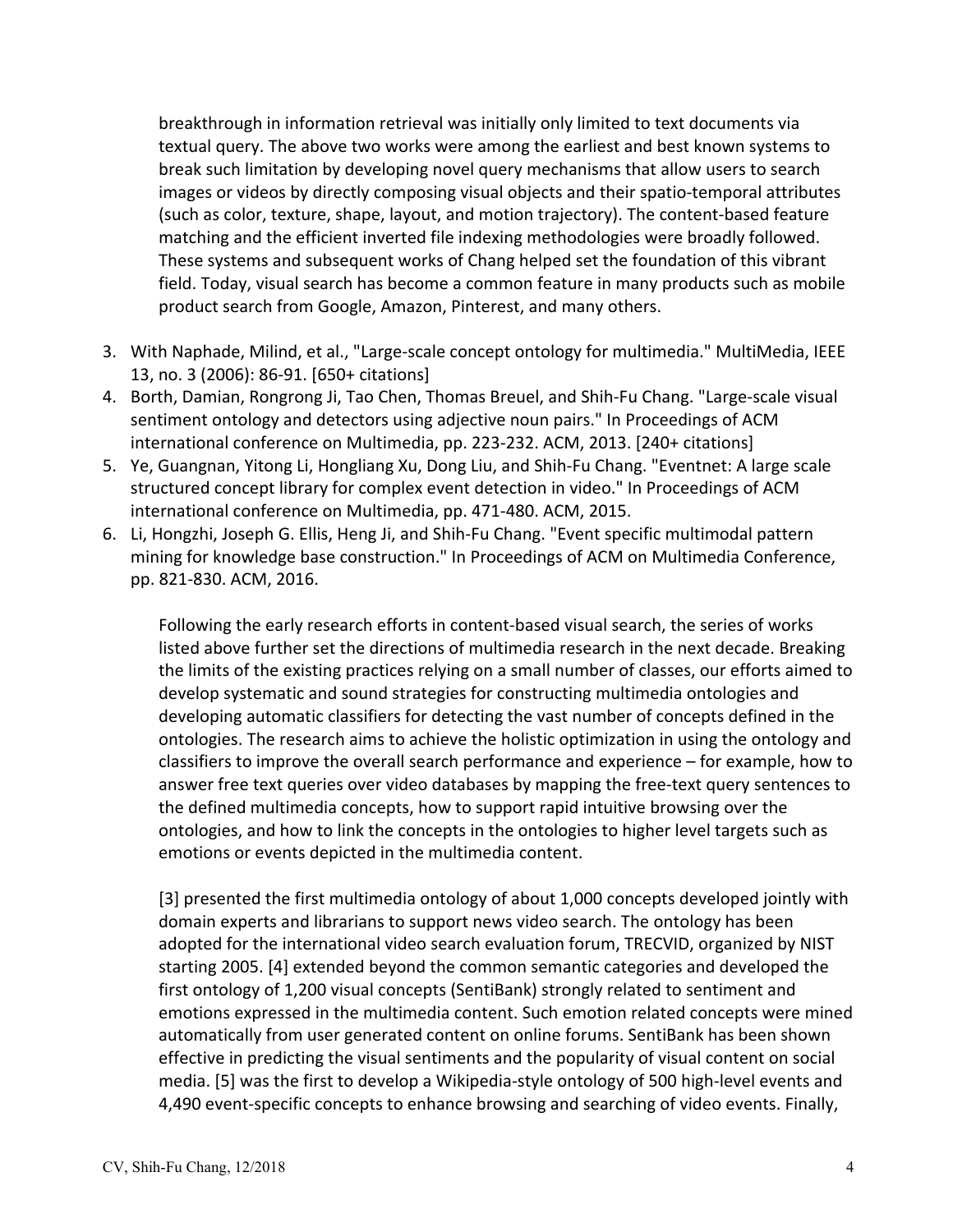[6] addressed the fundamental challenge of automatic construction of multimedia ontologies by multimodal pattern mining and naming based on data‐driven approaches. It has shown very promising directions and has the potential to open another productive era of multimedia research in the coming years.

7. With Amir, Arnon, et al.,"IBM research TRECVID‐2003 video retrieval system." NIST TRECVID Video Retrieval Evaluation (2003). [330+ citations]

Through close collaboration with industry collaborator, we made significant contributions to the development of a large video search system, called IMARS, commercialized by IBM. It incorporated a comprehensive set of new video search techniques, including large classifier libraries for detecting concepts defined in the multimedia ontology, ontology‐ based concept fusion, content‐based image retrieval, mapping natural language queries to multimedia concepts, and interactive concept‐based relevance feedback. The IBM system received the Wall Street Journal Technology Innovation Award in 2004. The ontology‐ assisted concept based search features have been broadly adopted in many other commercial video search systems today such as those of AT&T, BBN, and SRI.

- 8. Wang, Jun, Tony Jebara, and Shih-Fu Chang. "Semi-supervised learning using greedy maxcut." *Journal of Machine Learning Research* 14, no. Mar (2013): 771‐800.
- 9. Wang, Jun, Eric Pohlmeyer, Barbara Hanna, Yu‐Gang Jiang, Paul Sajda, and Shih‐Fu Chang. "Brain state decoding for rapid image retrieval." In Proceedings of the 17th ACM international conference on Multimedia, pp. 945‐954. ACM, 2009.
- 10. Wu, Xiao‐Ming, Zhenguo Li, Anthony M. So, John Wright, and Shih‐Fu Chang. "Learning with partially absorbing random walks." In *Advances in Neural Information Processing Systems (NIPS)*, pp. 3077‐3085. 2012.

One of the most promising retrieval paradigms for multimedia is search by examples with relevance feedback. In such settings, users select initial examples and use them as query seeds, which are used to trigger the information diffusion and label propagation processes over the entire dataset. The problem can be formulated as transductive or semi‐supervised learning. We have developed a series of fundamental methods that use graph‐based learning to derive optimal solutions for such diffusion processes. In [8], we addressed the problem of noisy initial labels that are frequently encountered in practice and may severally degrade the search results. We developed a multivariate optimization method to simultaneously diagnose and refine the initial noisy labels and diffuse the refined labels to the remaining samples on the graph. We developed an elegant solution equivalent to the well-known greedy max-cut with linear constraints. It showed superior performance in image retrieval and classification with sparse and noisy initial labels. Our solutions have broad applications and have been adopted to build the first image search system using brain machine interfaces (BCI) without any manual keyboard interactions [9]. Neural responses of the user to initial images displayed on the screen are processed to detect user attention to the visual stimuli. Such attention labels of the seed images are then used to start the label diffusion process using our graph‐based semi‐supervised learning technique.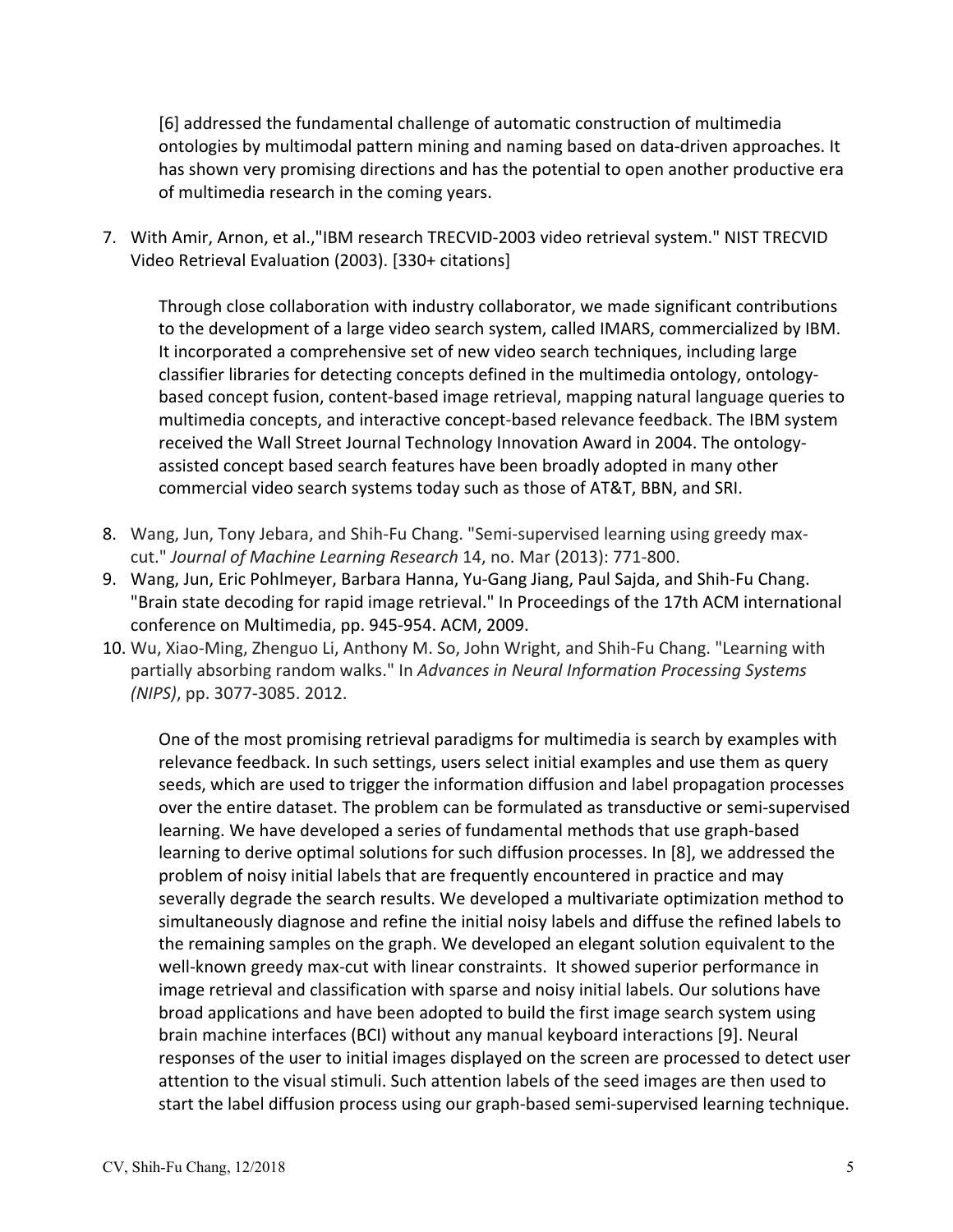The final diffusion results over the entire database are used to retrieve all the target images. The BCI image search system is rapid and effective as it intelligently combines the strengths of the human vision system and computer vision processes. The resulting search prototype, in collaboration with Prof. Paul Sajda's team, has been licensed to the company NeuroMatters and deployed in applications of aerial surveillance and security.

We have further extended the graph-based learning paradigm by developing a novel ranking process, called partially absorption random walks (PARW) [10]. We showed existing graph‐based semi‐supervised label propagation methods and many other models like PageRank and hitting/commute times can be elegantly unified under PARW. Furthermore, it has strong desirable local clustering properties in the sense that the final absorption probability of the random walk process will be mostly contained within a local cluster surrounding the initial starting point. Besides the proven superior performance for image retrieval, this method has recently been validated and deployed by Huawei in their large mobile app recommendation system, in which PARW is used to recommend apps from a pool of more than 500 million apps to more than 300 million users [H. Guo et al., "*Graph‐ based Push Service Platform,"* DASFAA'17].

11. Liu, Wei, Jun Wang, Rongrong Ji, Yu‐Gang Jiang, and Shih‐Fu Chang. "Supervised hashing with kernels." In *Computer Vision and Pattern Recognition (CVPR)*, IEEE Conference on, pp. 2074‐ 2081, 2012. [600+ citations]

Multimedia retrieval presents several unique challenges distinct from the traditional text or structured data search. First, there are no known discrete tokens like words or attributes that can be used to represent diverse multimedia content. Second, features and metrics used in multimedia matching are high dimensional and ambiguous. Such challenges call for new approaches to efficient multimedia representation based on compact binary codes that can reduce the search complexity and storage cost while preserving the original content similarity relations. We have developed a family of learning based hashing techniques to reduce the features to the order of 100 bits by utilizing the massive amount of image data and labels (if available) to learn the optimal hashing functions. We have developed supervised, semi‐supervised, and unsupervised hashing functions for different learning scenarios. The above paper presented a novel learning‐based technique, called supervised kernel hashing (KSH), which uses pair‐wise label relations (same class or different class, or user click logs indicating relevance) to learn optimal hashing functions in the nonlinear kernel space. The optimization is done in a sequential way to minimize the redundancy among different hash bits. KSH and our other works on image hashing have been broadly used and shown effective in many large scale applications, including our implementation of image search over 400 million images in the application of fighting human trafficking crimes (see item 12 below).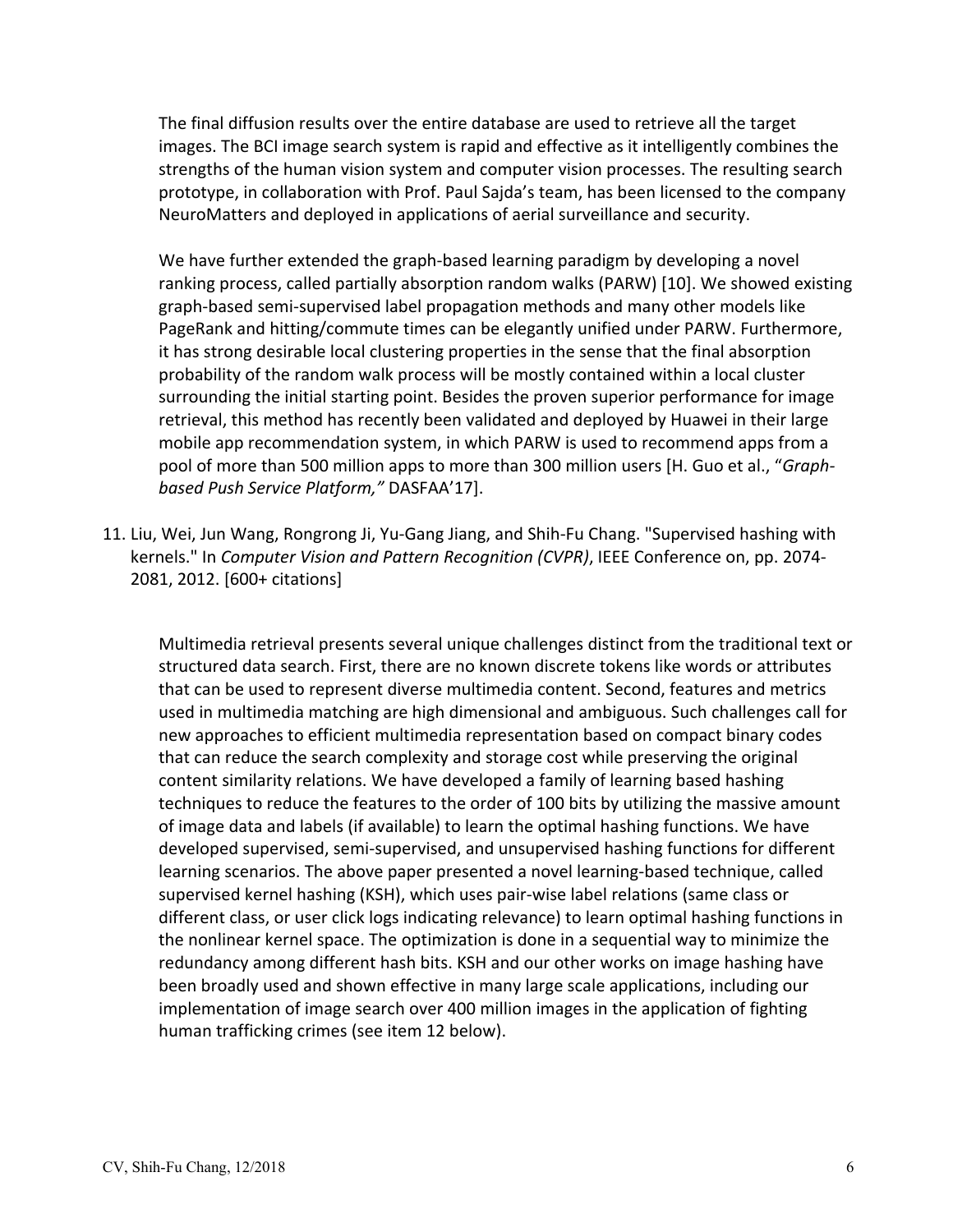12. With Pedro Szekely, et al., "Building and Using a Knowledge Graph to Combat Human Trafficking," In International Conference on Semantic Web (ICSW), Oct. 2015. [Best Applied Paper Award]

This paper describes the DIG system developed as part of the DARPA MEMEX project, in which we led the important task of scalable search over more than 400 million images. The initial application domain was human trafficking crime fighting. We leveraged our prior work of visual sentiment analysis and SentiBank visual concept classifiers to develop effective image representation, which showed excellent performance in matching image styles and appearances used in images in the human trafficking domain. To meet the needs of large‐scale search, we applied our compact hashing techniques to achieve real‐time search performance over 400 million images. Currently, the DIG system has been deployed in more than 200 law enforcement agencies and several NGOs that are using the system in various ways to fight human trafficking. Reports to date indicate that the system has already been successfully used to identify victims of human trafficking. Additional information can be found at

http://www.ee.columbia.edu/dvmm/memex/ .

#### **Translational Impacts:**

Our research has resulted in 32 patents issued and several pending in the areas of brain machine interface for image retrieval, mobile visual search, video search, video editing, image authentication, MPEG‐7, and MPEG‐21 international standards. More than ten video technologies developed in our research have been licensed to companies, including BBN, Real Networks, Inspired Works, III, NeuroMatters, Digital Genesis, and VidRovr. Three startup companies applying technologies from our research have been created. Through the ADVENT consortium, we have conducted collaborative research sponsored by more than 25 companies. Results of our research are also used in a few large-scale government funded projects in collaboration with industry partners, such as Kitware, NeuroMatters, IBM, and BBN.

#### **Entrepreneurship:**

#### *1.* **VidRovr Inc. (Startup, 2016)**

VidRovr builds multimodal information extraction techniques and systems for intelligent video search. It provides novel techniques to link video across news video channels and social media sources. It also uses novel pattern discovery techniques to automatically discover semantic objects unique to each event and train machine learning classifiers, answering the long open challenge of manually defining ontologies for new application domains. VidRovr has won a prestigious startup prize Publicis90 in 2016 (ranked 12 out of 3,500+ submissions worldwide), a NSF SBIR grant for technology commercialization and selection into the high‐profile Techstars cohort 2017. Its products are being used by major media companies, like Verizon, Forbe, and major broadcast TV companies.

#### *2.* **Axon Image Inc. (Startup, 2015)**

The goal of Axon Image is to democratize the photo-to-market process and help non-professional photographers easily disseminate their personal photo collection to the stock photo marketplace. Traditional systems favor professional users who have rich resources for high‐end photo processing and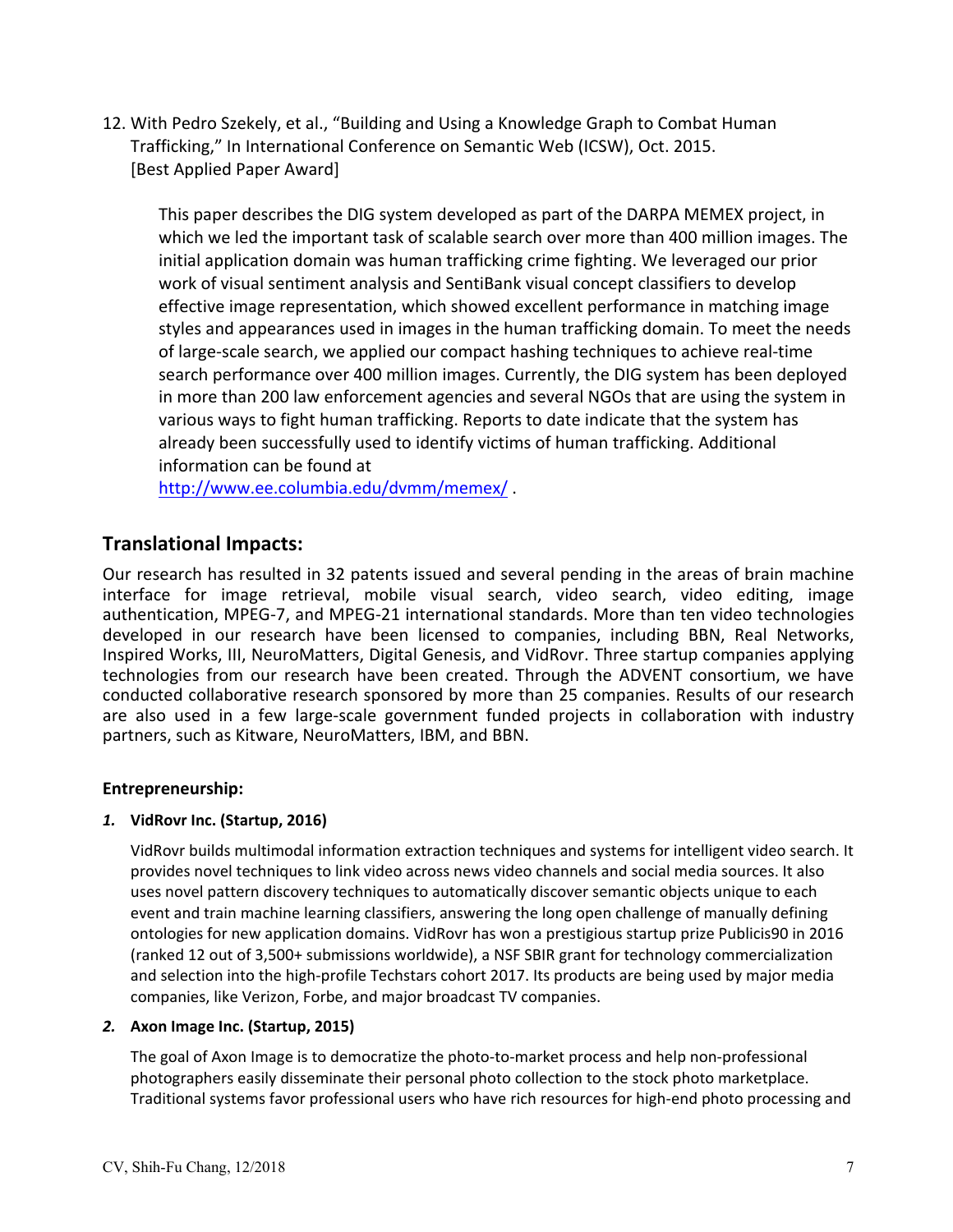distribution. Axon Image builds upon the intelligent techniques for automatically recommending high‐ quality photos, generating keyword tags and description titles, and connecting to a large number of stock photo destinations for quick dissemination. It addresses the dissemination disparity by providing one‐stop end‐to‐end solutions helping massive users efficiently share their multimedia content.

#### *3.* **EyeStyle (Startup, 2017)**

Despite the major advances of image recognition in recent years, object search using visual query on light-weight mobile devices remains an open challenge. Besides the requirements for high search accuracy, there are additional requirements for reducing the computing/memory complexity as well as the communication cost. EyeStyle is being established by a PhD student (Jie Feng) in the group utilizing the novel compact hashing and 3D visual retrieval techniques developed in the DVMM lab. It has received funding from the COMBINE program (sponsored by NYCEDC Media Lab) and the Verizon grand challenge program.

## **List of Best Paper/Demo Awards:**

**1. Best Multimodal Paper Award**, ACM International Conference on Multimedia Retrieval (ICMR), 2016.

*Nikolaos Pappas, Miriam Redi, Mercan Topkara, Brendan Jou, Hongyi Liu, Tao Chen, Shih‐Fu Chang. Multilingual Visual Sentiment Concept Matching. In ACM International Conference on Multimedia Retrieval (ICMR), 2016.* 

This paper presented the first study on how online users of 12 different languages describe emotion-related concepts in images shared on the social media. We applied word embedding of visual concepts over 7.4 million images of 16K multilingual concepts into a common representation space, allowing multilingual visual concepts to be efficiently matched and clustered. The results offered novel insights about the commonality and difference of affect expression through online images across languages.

**2. Best Paper Award Honorable Mention**, IEEE Transactions on Multimedia, 2016.

*Yu‐Gang Jiang, Jun Wang, Xiangyang Xue, Shih‐Fu Chang. Query‐Adaptive Image Search with Hash Codes. IEEE Transactions on Multimedia, 15(2):442‐453, 2013.* 

This paper proposed a novel method changing how existing binary hashing codes were used to compute distances between images and how such distances were used to search large image databases. Instead of treating all hash bits equally, the importance of each hash bit is adapted optimally on the fly during the query time based on the semantic category of the query target. Experiments over large image datasets confirmed clear performance gains of the proposed method.

**3. Best Applied Paper Award**, the 14<sup>th</sup> International Semantic Web Conference (ISWC), Oct. 2015.

*P. Szekely, C. Knoblock, J. Slepicka, A. Philpot, A. Singh, C. Yin, D Kapoor, P. Natarajan, D. Marcu, K. Knight, D. Stallard, S. S. Karunamoorthy, R Bojanapalli, S. Minton, B. Amanatullah, T. Hughes, M. Tamayo, D. Flynt, R. Artiss, S.‐F. Chang, T. Chen, G. Hiebel and L. Ferreira, "Building*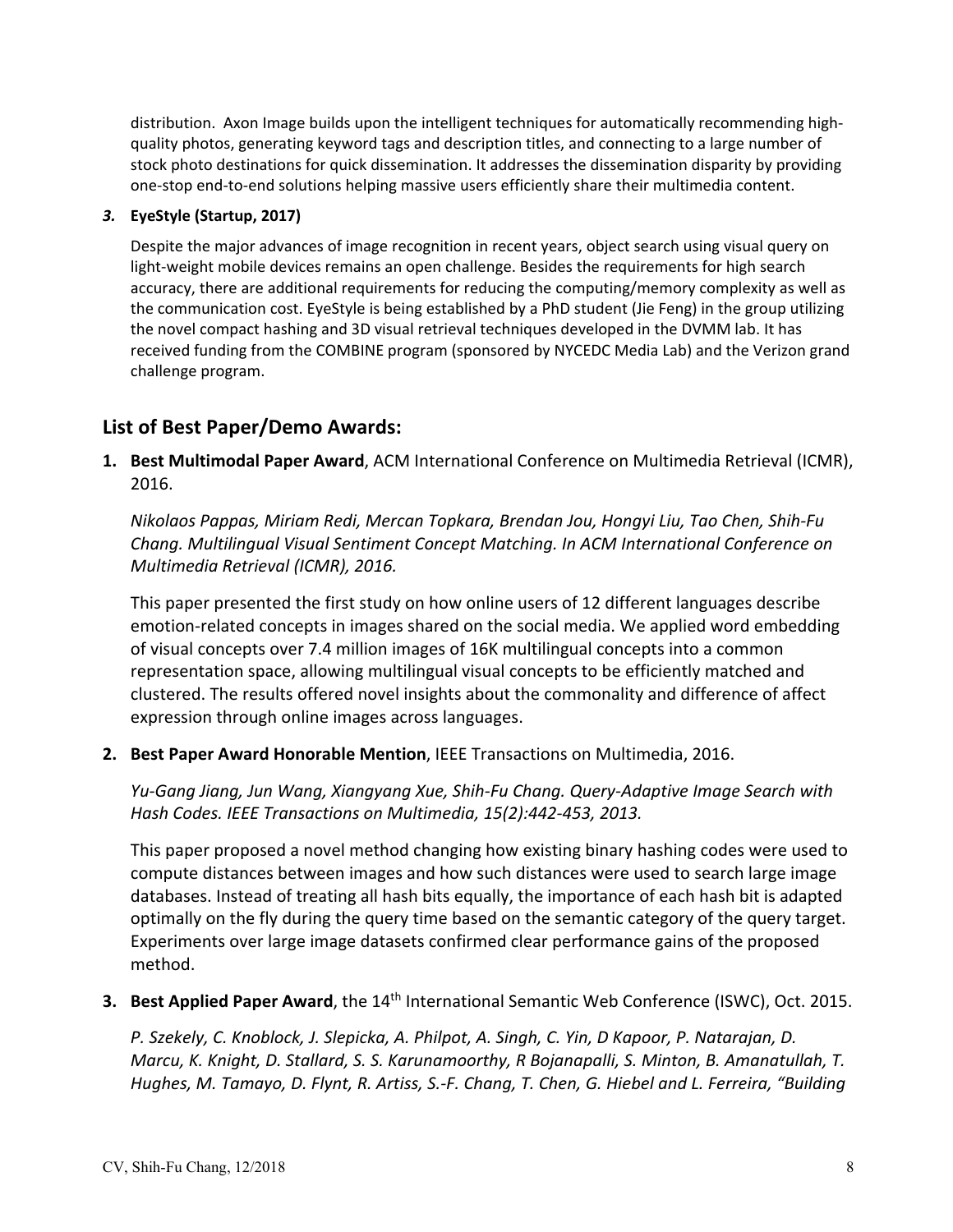*and Using a Knowledge Graph to Combat Human Trafficking," In International Conference on Semantic Web (ICSW), Pennsylvania, Oct. 2015* 

This paper described an integrated system, DIG, for crawling, ingesting, and searching large‐ scale heterogeneous data from the Web. The fast image similarity search tool was developed by my group using novel compact hashing techniques to significantly reduce storage and computation complexity, and sentiment‐aware image features to increase search accuracy over a very large database of 400 million images. The system has been used by more than 200 law enforcement agencies and several non-governmental organizations for countering online human trafficking crimes.

**4. Best Paper Award**, ACM International Conference on Multimedia Retrieval, 2014.

*Subhabrata Bhattacharya, Felix X. Yu, Shih‐Fu Chang. Minimally Needed Evidence for Complex Event Recognition in Unconstrained Videos. In ACM International Conference on Multimedia Retrieval (ICMR), April 2014.* 

We developed a novel framework to understand needed evidences for human judgements of event occurrence in videos. The finding that one microshot (2 seconds long video) is sufficient in many cases for correct identification or rejection of events is surprising and important. It influences how researchers approach the challenging problem of event representation and event localization in untrimmed videos encountered in real world applications.

**5. Best Demo Award**, NYC Media Lab Annual Summit, Sept. 2014.

**First Prize**, ACM Multimedia Conference Grand Challenge, 2013.

**Best Demo Award**, the 3rd Greater New York Area Workshop on Multimedia and Vision, June 2013.

New York Tech MeetUp, Nov. 2013.

*Brendan Jou, Hongzhi Li, Joseph G. Ellis, Daniel Morozoff, and Shih‐Fu Chang, "News Rover: Exploring Topical Structures and Serendipity in Heterogeneous Multimedia News".* 

News Rover is an intelligent news video aggregation and search system that integrates various multimodal information extraction techniques, including video story linking across broadcast channels and social media sources, multimedia named entities linking and labeling, and interactive dashboard for accessing who&what key information in massive archives. The system has won several awards listed above and formed the technical core of the new startup company VidRovr.

**6. Best Paper Award**, ACM Multimedia Conference, Nov. 2011.

*F. X. Yu, R.‐R. Ji, and S.‐F. Chang, "Active Query Sensing for Mobile Location Search," ACM Multimedia Conference, Scottsdale, AZ, Nov. 2011.* 

Presented a novel platform and solution for determining the best viewing angle for capturing mobile image queries for recognizing the geo-locations based on automatic image matching. The analytical formulation was designed to maximize the uncertainty reduction by using subsequent mobile visual query. An end-to-end system was developed to demonstrate the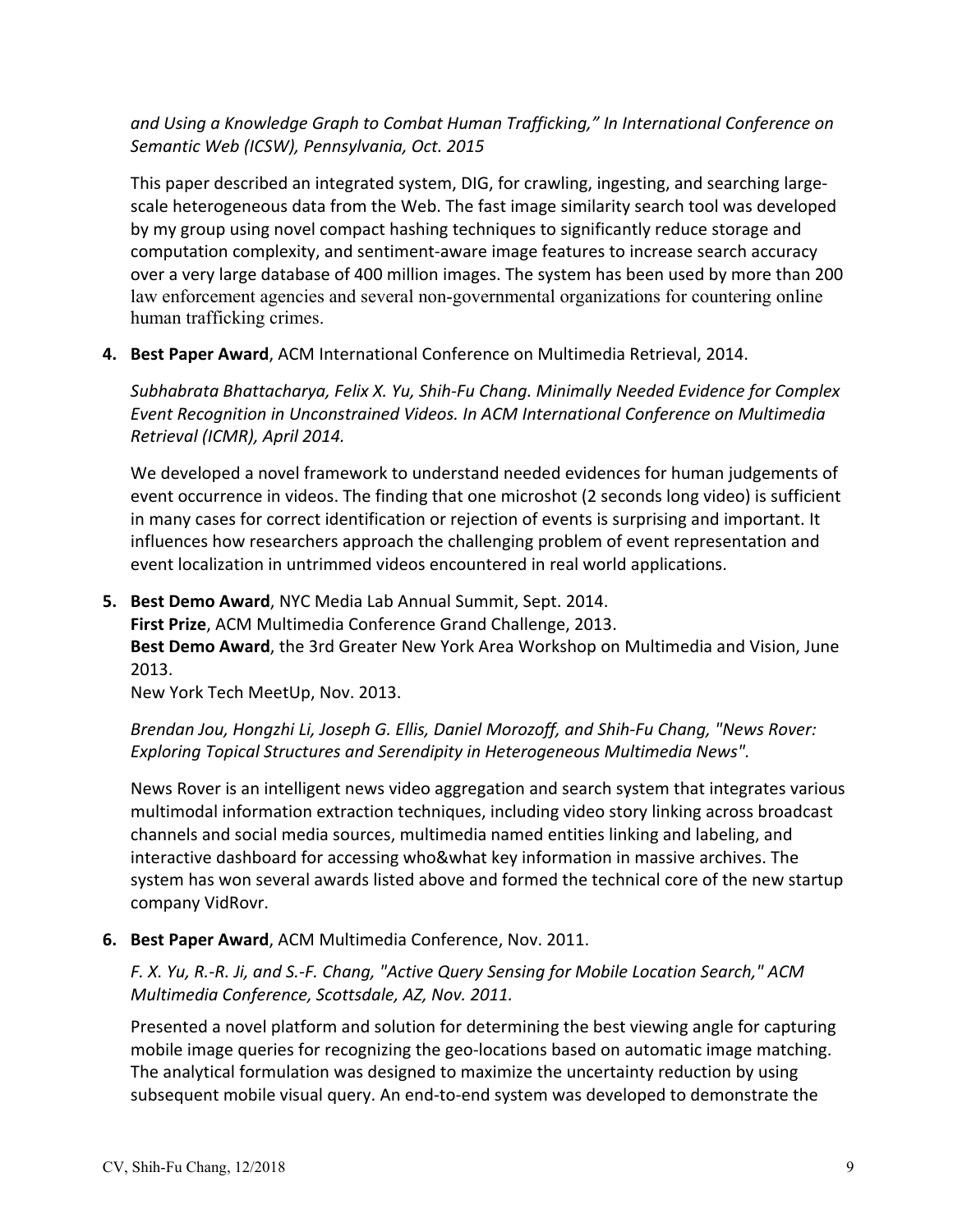complete capabilities on both the server (searching over 300,000 street view images) and the client apps on the mobile devices.

**7. Most Cited Paper of the Decade Award**, the Journal of Visual Communication and Image Representation, 2010.

*Yong Rui, Thomas Huang, and Shih‐Fu Chang, "Image Retrieval: Current Techniques, Promising Directions, and Open Issues," Journal of Visual Communication and Image Representation 10 (1999), 39–62.*

**8. Best Paper Award**, ACM Conference on Image and Video Retrieval (CIVR), 2008. *E. Zavesky, S.‐F. Chang, C.‐C. Yang, "Visual Islands: Intuitive Browsing of Visual Search Results," ACM International Conference on Image and Video Retrieval, Niagara Falls, Canada, 2008.*

This paper described novel algorithms and interfaces for summarizing large visual search results according to dynamically discovered dominant concepts contained in the search result sets.

**9. Best Paper Finalist**, ACM Multimedia Conference, Oct. 2009.

*W. Jiang, C. Cotton, S.‐F. Chang, D. Ellis, and A. Loui, "Short‐Term Audio‐Visual Atoms for Generic Video Concept Classification," ACM Multimedia Conference, Beijing, Oct. 2009.*

This paper described a novel framework for extracting short‐term temporal regions from the video track, and fusing such visual cues with the atomic signals extracted from the audio. Such joint audio‐video representations at the atomic level facilitate robust detection of multimedia concepts (such as horseback riding and music performance) and importantly provide intuitive explanations for automatic detection models of multimodal concepts.

**10. Best Paper Finalist**, ACM Multimedia Conference, Oct. 2006. *Winston Hsu, Lyndon Kennedy, Shih‐Fu Chang, "Video Search Reranking via Information Bottleneck Principle," In* ACM Multimedia*, Santa Barbara, CA, USA, 2006.*

This paper described a content‐based information theoretic approach to reranking the noisy search results returned by initial keyword based search. It offers a general and powerful way to combine visual analysis with conventional text based image search engines.

**11. Best Student Paper Award,** ACM Multimedia Conference 2005.

*Tian‐Tsong Ng, Shih‐Fu Chang, Jessie Hsu, Lexing Xie, Mao‐Pei Tsui, "Physics‐Motivated Features for Distinguishing Photographic Images and Computer Graphics,"* ACM Multimedia Conference 2005.

Given the rapid advances of computer graphics (CG) capabilities, it became challenging for human eyes to distinguish natural photos from photo-realistic CG images. This paper was among the first to investigate fundamental image characteristics (physical, geometric, and statistical) that can help discriminate photos from CG images. Besides demonstrating large performance gains, we also released the first benchmark dataset for research in this area.

**12. Best Student Paper Award,** IEEE International Conference on Image Processing, 2004. *Lexing Xie, L. Kennedy, S.‐F. Chang, A. Divakaran, H. Sun and C.‐Y. Lin at, "Discovering Meaningful Multimedia Patterns with Audio‐Visual Concepts and Associated Text," IEEE International Conference on Image Processing (ICIP) Oct. 2004, Singapore.*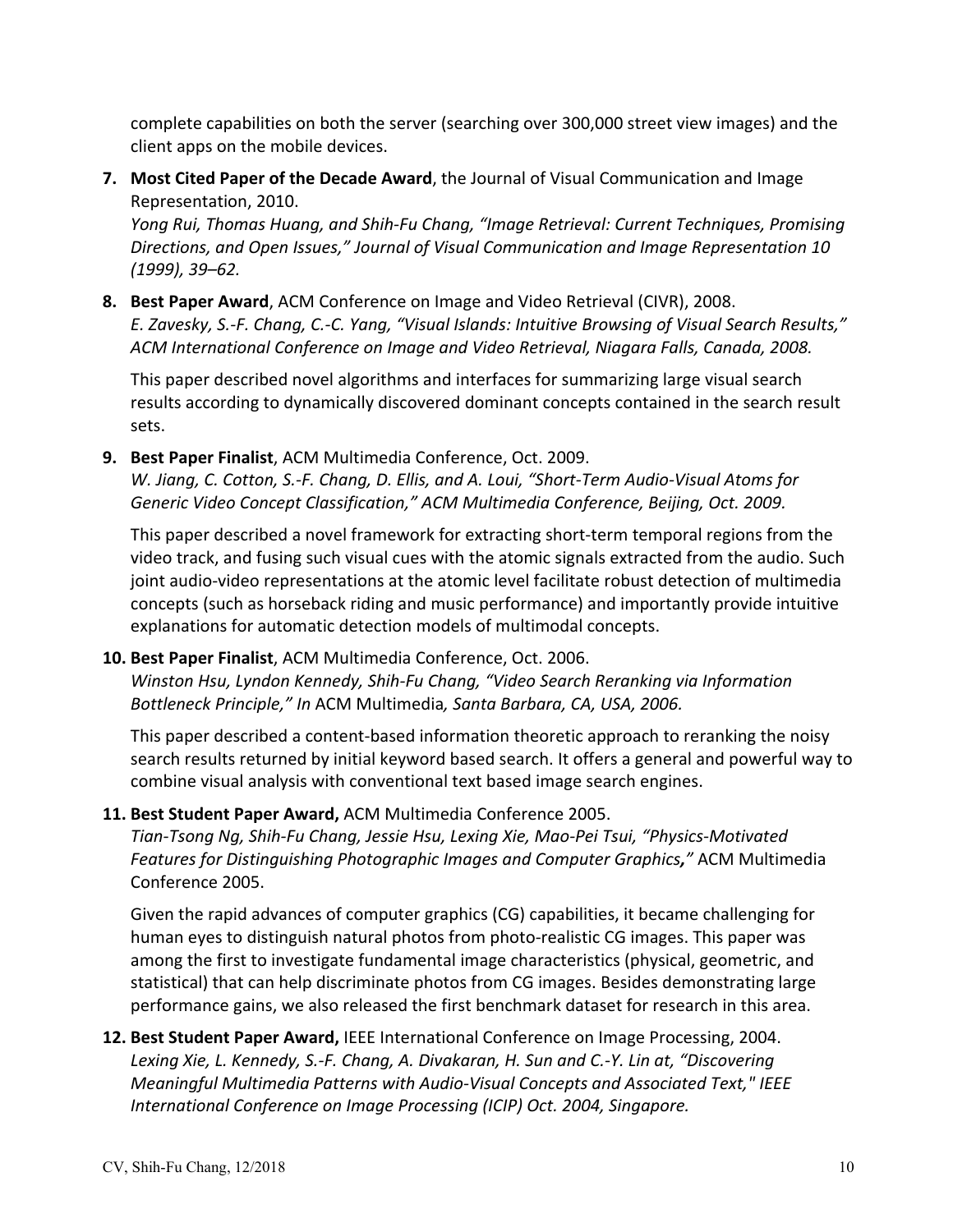- **13. Outstanding Young Author Paper Award**, IEEE Circuits and Systems Society 2003. *Ching‐Yung Lin and Shih‐Fu Chang, "A Robust Image Authentication Method Distinguishing JPEG Compression from Malicious Manipulation," IEEE Transactions on Circuits and Systems for Video Technology, vol. 11, no. 2, pp. 153‐168, February 2001,*
- **14. Best Paper Award (2nd prize)**, IEEE Sarnoff Symposium, March 2002. *Raj Kumar, Mihaela van der Schaar, and Shih‐Fu Chang, "FGS+: Optimizing the Joint SNR‐ Temporal Video Quality in MPEG‐4 Fine Grained Scalable Coding," IEEE Sarnoff Symposium, March 2002*.
- **15. Best Student Paper Award**, ACM Multimedia Conference 2002. *Hari Sundaram, Lexing Xie and Shih‐Fu Chang, "A Utility Framework for the Automatic Generation of Audio‐Visual Skims", ACM Multimedia Conference, France, Oct. 2002.*

We presented a unified theoretical framework based on film theories and user perception model for generating optimal summaries of video programs.

**16. Best Paper Award**, IEEE Transactions on Circuits and Systems for Video Technology, 2000. *S.‐F. Chang, W. Chen, H.J. Meng, H. Sundaram, and D. Zhong, "A Fully Automatic Content‐Based Video Search Engine Supporting Multi‐Object Spatio‐Temporal Queries," IEEE Transactions on Circuits and Systems for Video Technology, Vol. 8, No. 5, pp. 602‐615, Sept. 1998.*

This paper described the first video search engine that supports multi-modality multi-feature searching of automatically extracted video objects. One of the important features is searching video objects based on automatically extracted motion trajectories over time. Such capabilities are useful for finding information in security or sports videos.

**17. Best Paper Award**, SPIE International Symposium on Visual Communications and Image Processing, May 1995.

*Shih‐Fu Chang and John R. Smith, "Extracting Multi‐Dimensional Signal Features for Content‐ Based Visual Query," SPIE Visual Communications and Image Processing, May 1995.*

This paper presents content‐based image query methods based on multiple local spatio‐visual features.

**18. Best Student Paper Award**, the 1st ACM Multimedia Conference, Anaheim, CA, Aug. 1993. *S.‐F. Chang and D. G. Messerschmitt, "Transform Coding of Arbitrarily‐Shaped Image Segments," ACM 1st Multimedia Conference, Anaheim, CA, August 1993.* 

This paper explored the key issues involved in object‐based visual representation and presented an efficient solution for coding arbitrarily shaped image regions.

### **Book Chapters:**

B1. P. Sajda, E. Pohlmeyer, J. Wang, B. Hanna, L. C. Parra and S.‐F. Chang, "Cortically‐Coupled Computer Vision," book chapter in Brain‐Computer Interfaces: Applying our Minds to Human‐ Computer Interaction, eds. Desney S. Tan and Anton Nijholt, Springer, June 2010.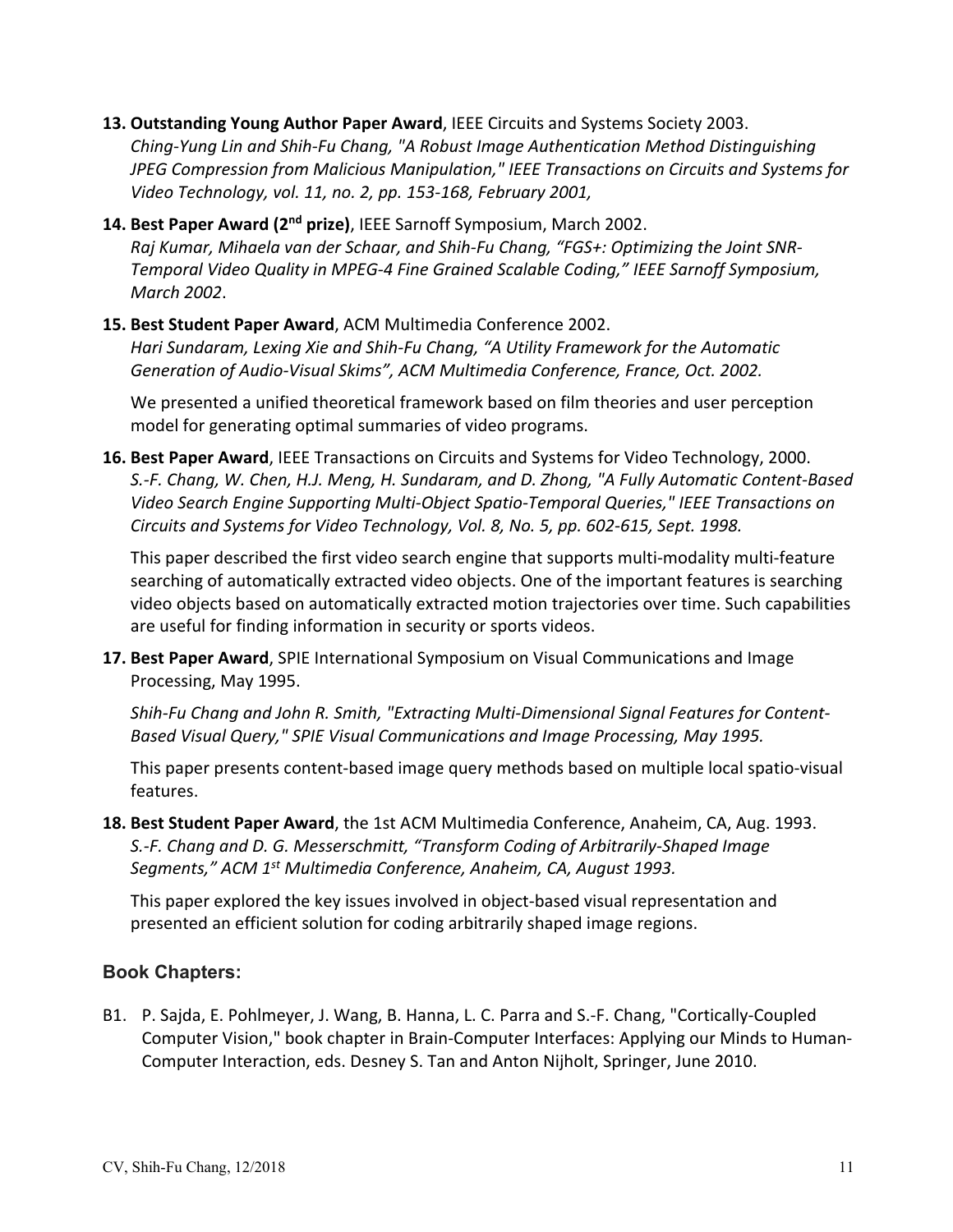- B2. L. Kennedy and S.‐F. Chang, *"*Visual Ontology Construction and Concept Detection for Multimedia Indexing and Retrieval,*"* in *Semantic Computing,* edited by Phillip C.‐Y. Sheu, et al., *IEEE and John Wiley & Sons*, March 2010.
- B3. T.‐T. Ng, S.‐F. Chang, C.‐Y. Lin, Q. Sun, "Passive‐blind Image Forensics," In *Multimedia Security Technologies for Digital Rights*, W. Zeng, H. Yu, and Ching‐Yung Lin (eds.), *Elsvier*, 2006.
- B4. Q. Sun and S.‐F. Chang, "Signature‐Based Media Authentication," in *Multimedia Encryption and Authentication Techniques and Applications*, Borivoje Furht, Darko Kirovski (eds.), CRC Press, 2006.
- B5. L. Xie, S.‐F. Chang, A. Divakaran, and H. Sun, "Unsupervised Mining of Statistical Temporal Structures in Video," in *Video Mining*, edited by Azriel Rosenfeld, David Doremann, and Daniel Dementhon, Kluwer Academic Publishers, 2003.
- B6. H. Sundaram and S.‐F Chang, "Video Analysis and Summarization at Structural and Semantic Levels," in *Multimedia Information Retrieval and Management,* edited by D. Feng, W.C. Siu, and H.J Zhang 2003.
- B7. A. Jaimes and S.‐F. Chang, "Machine Learning Techniques for High‐Level Multimedia Classification and Filtering", in *Image Databases*, edited by Vittorio Castelli and Larry Bergman, Wiley and Sons, 2001.
- B8. S.-F. Chang, T. Huang, A. Puri, and B. Shahraray, "Content-Based Video Search and MPEG-7," in *Multimedia Systems, Standards, and Networks*, edited by T. Chen and A. Puri, Marcel Dekker, 2000.
- B9. H. Kalva, S.‐F. Chang, and A. Eleftheriadis, "VoD and DAVIC Standard," in *Handbook in Multimedia*, edited by Borko Furht, CRC Press, 1998.
- B10. S. Paek and S.‐F. Chang, "High Performance Video Servers: Compression, Storage and Retrieval Issues", in *Advances in Computers*, edited by Marv Zelkowitz, Academic Press, 1997.
- B11. J. R. Smith and S.‐F. Chang, "Querying by Color Regions using the VisualSEEk Content‐Based Visual Query System", in *Intelligent Multimedia Information Retrieval*, edited by Mark T. Maybury, *Academic Press*, 1997.

## **Patents Issued (32):**

- P1. Chang, Shih‐Fu, David Messerschmitt, and Wen‐Lung Chen. "Method and apparatus for compositing compressed video data." U.S. Patent 5,408,274, issued April 18, 1995.
- P2. Chang, Shih‐Fu, Justin Che‐I. Chuang, Gustavo De Los Reyes, and Amy Ruth Reibman. "Error resilient transcoding for video over wireless channels." U.S. Patent 6,339,450, issued January 15, 2002.
- P3. Ebadollahi, Shahram, Shih‐Fu Chang, and Henry Wu. "Method and apparatus for processing echocardiogram video images." U.S. Patent 6,514,207, issued February 4, 2003.
- P4. Chang, Shih‐Fu, and Ching‐Yung Lin. "Method and apparatus for image authentication." U.S. Patent 6,532,541, issued March 11, 2003.
- P5. Chang, Shih‐Fu, and Horace J. Meng. "Methods and architecture for indexing and editing compressed video over the world wide web." U.S. Patent 6,735,253, issued May 11, 2004.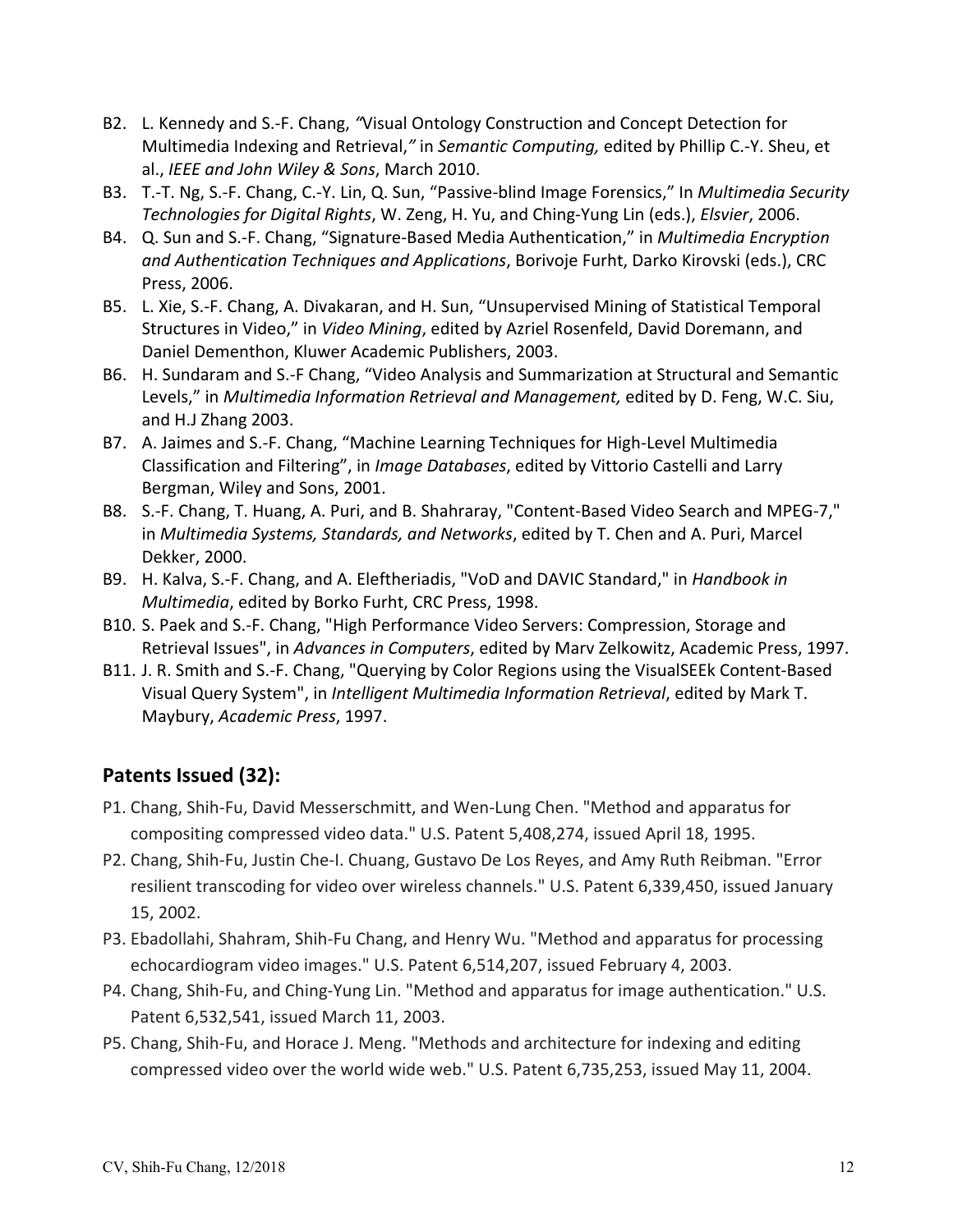- P6. Chang, Shih‐Fu, William Chen, Horace J. Meng, Hari Sundaram, and Di Zhong. "Algorithms and system for object‐oriented content‐based video search." U.S. Patent 6,741,655, issued May 25, 2004.
- P7. Divakaran, Ajay, Anthony Vetro, Huifang Sun, Peng Xu, and Shih‐Fu Chang. "Extraction of high‐ level features from low‐level features of multimedia content." U.S. Patent 6,763,069, issued July 13, 2004.
- P8. Xu, Peng, Shih‐Fu Chang, and Ajay Divakaran. "Method and system for high‐level structure analysis and event detection in domain specific videos." U.S. Patent 6,813,313, issued November 2, 2004.
- P9. Chang, Shin‐Fu, Di Zhong, Raj Kumar, and Alejandro Jaimes. "Method and system for indexing and content‐based adaptive streaming of digital video content." U.S. Patent 20,040,125,877, issued July 1, 2004.
- P10. Sun, Qibin, Shih‐fu Chang, Di Zhong, and Desai Nayasimhalu. "Methods and systems for generating multimedia signature." U.S. Patent 20,040,128,511, issued July 1, 2004.
- P11. Benitez, Ana B., Alejandro Jaimes, Shih‐Fu Chang, John R. Smith, and Chung‐Sheng Li. "Fundamental entity‐relationship models for the generic audio visual data signal description." U.S. Patent 6,847,980, issued January 25, 2005.
- P12. Xie, Lexing, Shih‐Fu Chang, Ajay Divakaran, and Huifang Sun. "Structural analysis of videos with hidden markov models and dynamic programming." U.S. Patent 6,865,226, issued March 8, 2005.
- P13. Lin, Ching-Yung, and Shih-Fu Chang. "Method and apparatus for watermarking images." U.S. Patent 6,879,703, issued April 12, 2005.
- P14. Benitez, Ana B., Alejandro Jaimes, Paek Seungyup, Shih‐Fu Chang, Chung‐Sheng Li, and John R. Smith. "Multimedia archive description scheme." U.S. Patent 6,941,325, issued September 6, 2005.
- P15. Maeno, Kurato, Qibin Sun, Shih‐Fu Chang, and Masayuki Suto. "Method and system for watermarking an electrically depicted image." U.S. Patent 20,050,129,268, issued June 16, 2005.
- P16. Paek, Seungyup, Ana Benitez, Shih‐Fu Chang, Atul Puri, Chung‐Sheng Li, John R. Smith, and Lawrence Bergman. "Video description system and method." U.S. Patent 7,143,434, issued November 28, 2006.
- P17. Chang, Shih‐Fu, and Jianhao Meng. "Watermarking of digital image data." U.S. Patent 7,154,560, issued December 26, 2006.
- P18. Benitez, Ana Belen, Shih‐Fu Chang, Qian Huang, Seungyup Paek, and Atul Puri. "Multimedia integration description scheme, method and system for MPEG‐7." U.S. Patent 7,185,049, issued February 27, 2007.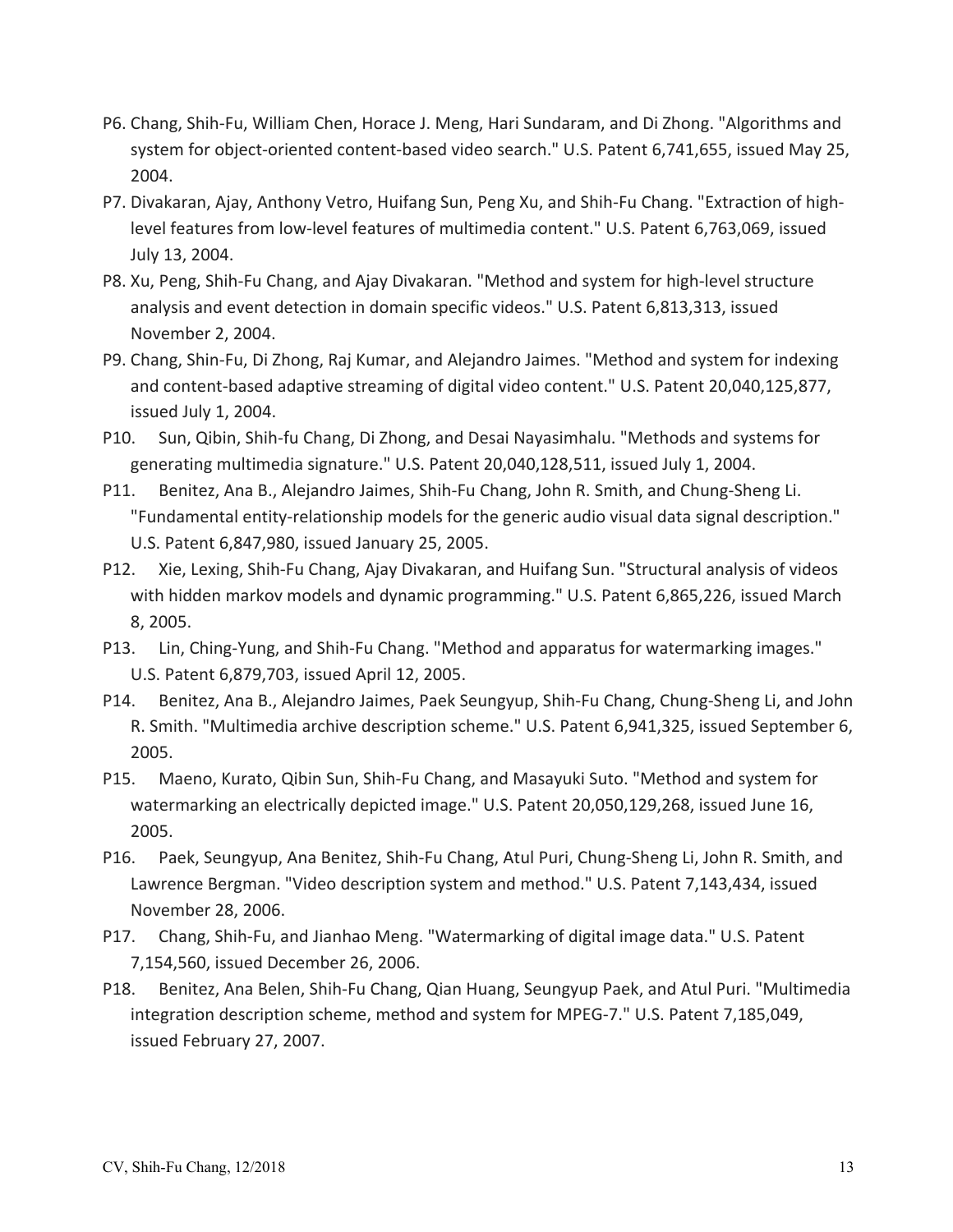- P19. Paek, Seungup, Ana Benitez, Shih‐Fu Chang, Chung‐Sheng Li, John R. Smith, Lawrence D. Bergman, Atul Puri, and Qian Huang. "Image description system and method." U.S. Patent 7,254,285, issued August 7, 2007.
- P20. Xie, Lexing, Ajay Divakaran, and Shih‐Fu Chang. "Unsupervised learning of video structures in videos using hierarchical statistical models to detect events." U.S. Patent 7,313,269, issued December 25, 2007.
- P21. Chang, Shih‐Fu, and Dongqing Zhang. "System and method for extracting text captions from video and generating video summaries." U.S. Patent 7,339,992, issued March 4, 2008.
- P22. Wang, Yong, and Shih‐Fu Chang. "System and method for motion estimation and mode decision for low-complexity h. 264 decoder." U.S. Patent 20,080,181,308, issued July 31, 2008.
- P23. Paek, Seungup, Ana Benitez, and Shih‐Fu Chang. "Systems and methods for interoperable multimedia content descriptions." U.S. Patent 7,653,635, issued January 26, 2010.
- P24. Chang, Shih‐Fu, Wei Jiang, and Alexander C. Loui. "Active context‐based concept fusion." U.S. Patent 7,720,851, issued May 18, 2010.
- P25. Chang, Shih-fu, Jun Wang, and Tony Jebara. "System And Method For Annotating And Searching Media." U.S. Patent 20,110,314,367, issued December 22, 2011.
- P26. Jiang, Wei, Courtenay Cotton, Shih‐Fu Chang, Daniel P. Ellis, and Alexander C. Loui. "Video concept classification using audio‐visual atoms." U.S. Patent 8,135,221, issued March 13, 2012.
- P27. Kim, Jae‐Gon, Yong Wang, Shih‐Fu Chang, Kyeongok Kang, and Jinwoong Kim. "Method and system for optimal video transcoding based on utility function descriptors." U.S. Patent 8,218,617, issued July 10, 2012.
- P28. Chang, Shih‐Fu, and Eric Zavesky. "System and method for dynamically and interactively searching media data." U.S. Patent 8,364,673, issued January 29, 2013.
- P29. Chang, Shih‐Fu, Jun Wang, Paul Sajda, Eric Pohlmeyer, Barbara Hanna, and David Jangraw. "Rapid image annotation via brain state decoding and visual pattern mining." U.S. Patent 8,671,069, issued March 11, 2014.
- P30. Kennedy, Lyndon, and Shih‐Fu Chang. "Systems and methods for image archaeology." U.S. Patent 8,849,058, issued September 30, 2014.
- P31. He, Junfeng, Shih‐Fu Chang, and Tai‐Hsu Lin. "Systems and methods for mobile search using Bag of Hash Bits and boundary reranking." U.S. Patent 9,009,149, issued April 14, 2015.
- P32. Chang, Shih‐fu, Yan‐ying Chen, and Tao Chen. "Systems and Methods for Visual Sentiment Analysis." U.S. Patent 20,170,046,601, issued February 16, 2017.

### **Contributions to International Standards and Evaluation Forums:**

Through close collaboration with industrial partners (IBM, AT&T, Mitsubishi, SONY, Kodak, Philips, ETRI), we have made significant contributions to the development of international standards: 21 MPEG‐7 contributions (1998‐2001), one MPEG‐4 contribution (2002), and several MPEG‐21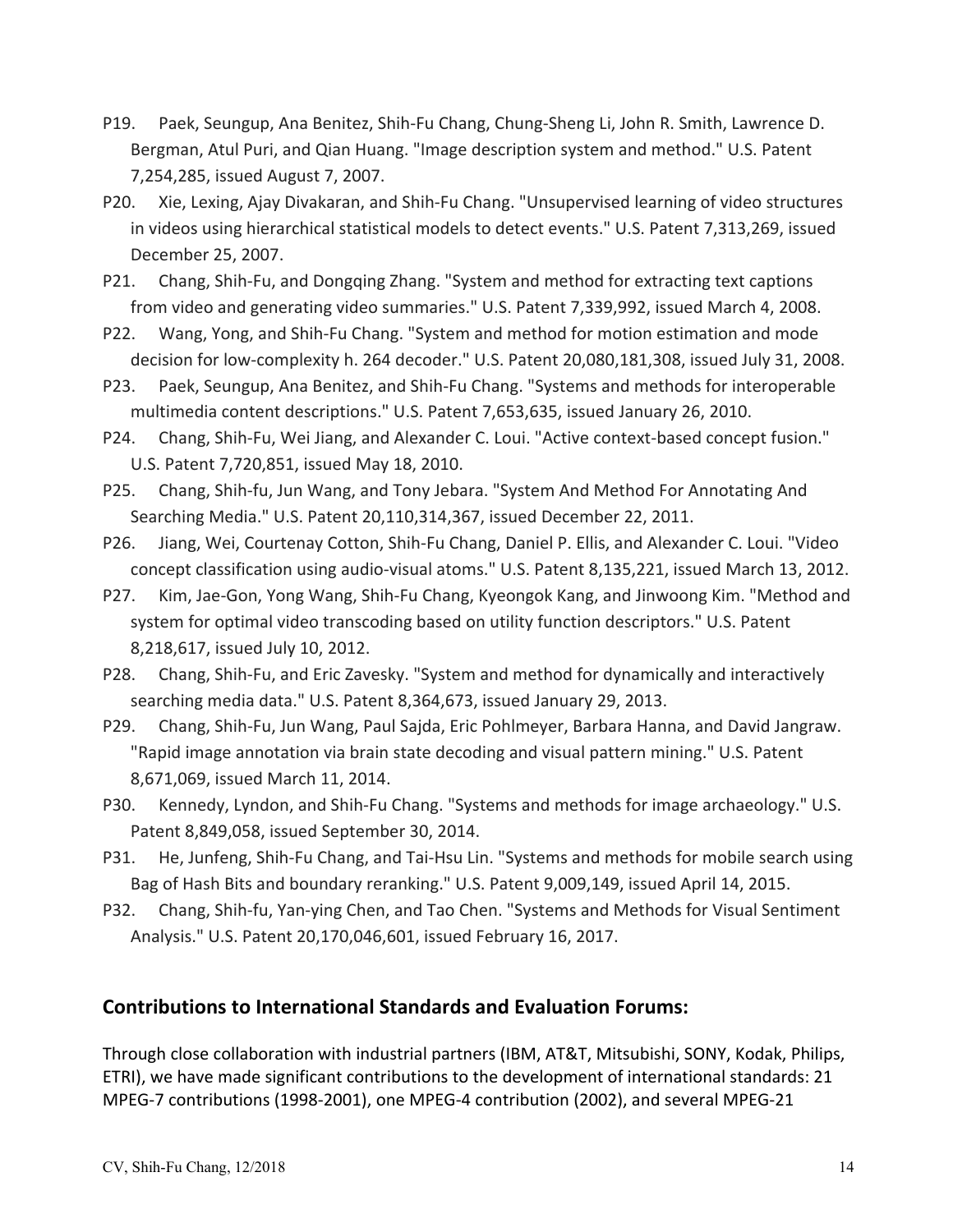contributions (2002). Several of them have been accepted and become parts of the standards. Two members of our team also served as editors for sections focusing on multimedia description schemes in MPEG‐7 and MPEG‐21.

We actively participated in the international TRECVID video retrieval evaluation forum and demonstrated the best performance in high‐level feature detection in 2008 (among 160+ submissions), and multimedia event detection in 2010.

In the 2011 DARPA Grand Challenge, *Shredder*, we applied automatic image matching techniques and interactive search tools to reassemble thousands of shredded pieces back to original documents, which allow extraction of information needed for solving puzzles. Our system was ranked the 5<sup>th</sup> place among near 9000 team submissions from around the world. (see http://www.ee.columbia.edu/ln/dvmm/shredder/).

## **Open Source Tools and Data Sharing:**

Research prototypes, open source tools, and large multimedia corpora developed by our group have been widely used. A list of our publicly released software and data sets can be found at http://www.ee.columbia.edu/dvmm/newDownloads.htm. The LSCOM multimedia ontology and the associated annotated video corpus have been distributed to a large number of groups worldwide. A large library of classifiers for detecting 1,200 sentiment biased visual concepts has also been downloaded by many groups. In addition, we have developed benchmark data sets and detection tools for visual sentiment analysis, image splicing detection, image near‐duplicate detection, and video story boundary detection.

## **Keynote/Invited Speeches (recent):**

(slides at http://www.ee.columbia.edu/~sfchang/talks.html)

- Keynote Talk, ECCV Workshop on Compact and Efficient Feature Representation and Learning in Computer Vision, September 2018 "Robust and Compact Deep Learning Features for Image Matching and Retrieval".
- Keynote Talk, CVPR Workshop on ActivityNet, June 2018 "Video Event Localization, Supervision, and Online Detection".
- Keynote Talk, ACM Turing 50<sup>th</sup> Celebration Conference, Symposium on Multimedia, Shanghai, May 2017.
- Invited Talk, Symposium on Machines and Media, NYC Media Lab, April, 2017. "AI for Image/Video Content Search and Understanding".
- Invited Talk, Joint ACM Multimedia Conference and European Conference on Computer Vision, Oct. 2016.

"Video Event Detection, Localization and Cross‐Media Linking"

- Keynote Talk, IEEE Multimedia Signal Processing (MMSP), September, 2016.
- Keynote Talk, ACM International Conference on Multimedia Retrieval (ICMR), June 2016.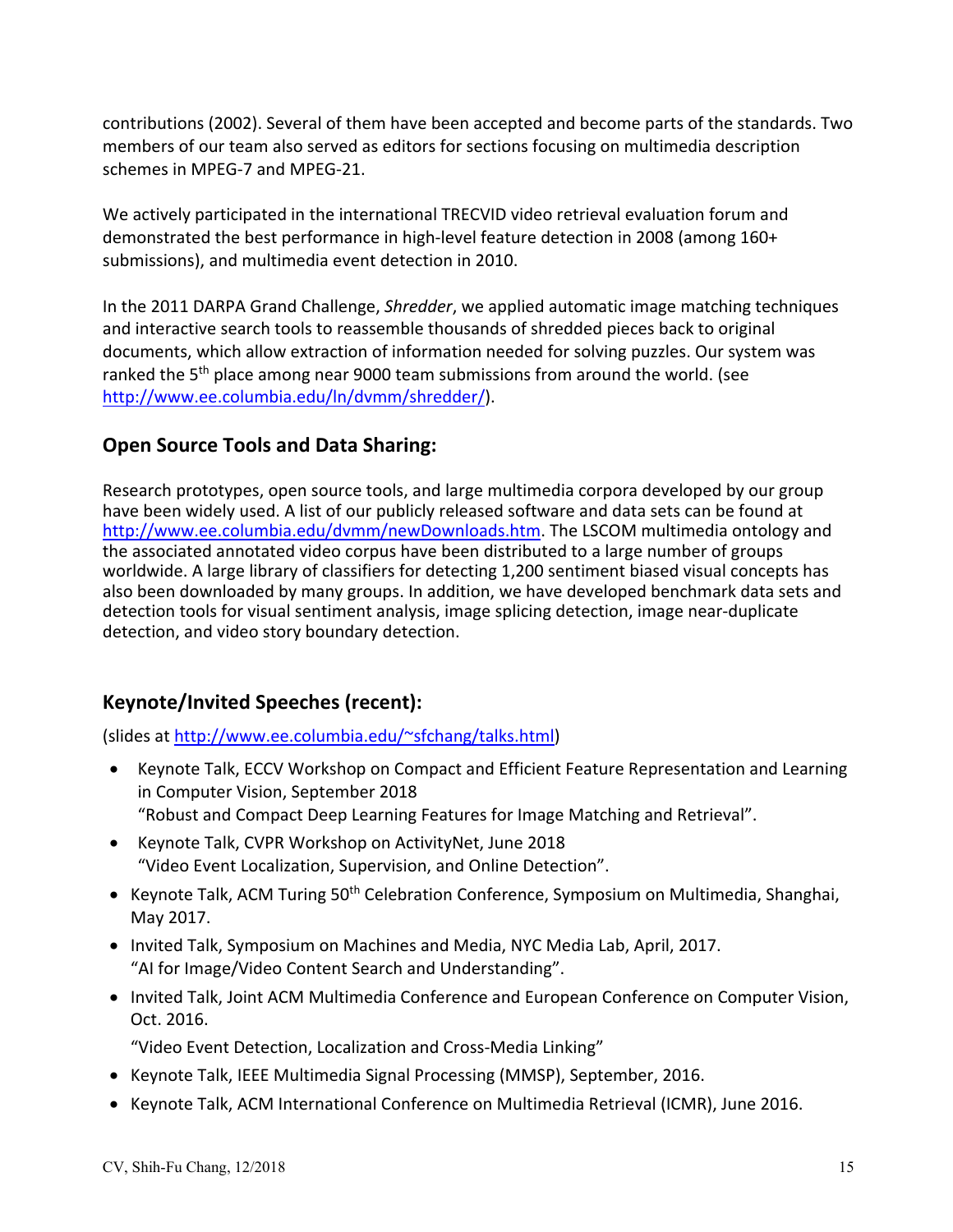"New Frontiers of Large Scale Multimedia Information Retrieval"

- Invited talk, University of Amsterdam, Jan. 2016. "Evolution of Multimedia Content Understanding ‐ from Categorization to Emotion and Knowledge"
- Keynote Talk, ACM Multimedia Conference, Workshop on Crowdsourcing Multimedia, Brisbane, Australia, Oct. 2015.
- Distinguished Lecture, Department of Electrical Engineering, UCLA, Jan. 2015. "Recent Advances of Compact Hashing for Large‐Scale Search"
- Invited Talk, DARPA Workshop on Multimodal Information Analysis, March 2015.
- Invited Talk, European Conference on Computer Vision (ECCV), Workshop on Parts and Attributes, Sept. 2014.

"Concept‐Based Framework for Detecting High‐Level Events in Video"

• Invited Talk, European Conference on Computer Vision (ECCV), Workshop on Storytelling with Images and Videos, Sept. 2014.

"Assistive Image Comment Robot – Teaching Machines to Suggest Social Comments Relevant to Image Content"

- Keynote Speech, IEEE China Summit and International Conference on Signal and Information Processing (ChinaSIP 2014), August 2014.
- Distinguished Lecture, Florida Atlantic University College of Engineering and Computer Science, April, 2014.
- Keynote Speech, SPIE/Electronic Imaging, Human Vision and Electronic Imaging (HVEI) conference, Feb. 2014.

*"Images Shared in Social Media: a Window into Human Sentiment and Emotion"* 

- Keynote Speech, Bay Area Multimedia Forum, Feb. 2014.
- Invited Talk, NSF/FBI/DARPA sponsored workshop on Frontiers in Image and Video Analysis, Jan. 2014.
- Invited Talk, Army Research Office Visual Search Workshop, December 2013.
- Plenary Talk, IEEE Computer Vision and Pattern Recognition (CVPR) Conference, Big Data Computer Vision Workshop, Portland, OR, June 2013. *"Large‐Scale Concepts and Classifiers for Describing Visual Sentiment on Social Multimedia"*
- Invited Talk, Annual Conference on Neural Information Processing Symposium (NIPS), Workshop on BigVision, Lake Tahoe, NV, Dec. 2012. *"Recent Advances of Compact Hashing for Large Scale Visual Search"*
- Invited Talk, European Conference on Computer Vision (ECCV) Workshop on Web-Scale Vision and Social Media, Florence, Italy, Oct. 2012.

*"Recent Advances of Compact Hashing for Large Scale Visual Search"*

• Keynote Speech, ACM SIGMM Technical Achievement Award, ACM Multimedia, Nov. 2011. *"Content Based Multimedia Retrieval: Lessons Learned from Two Decades of Research"*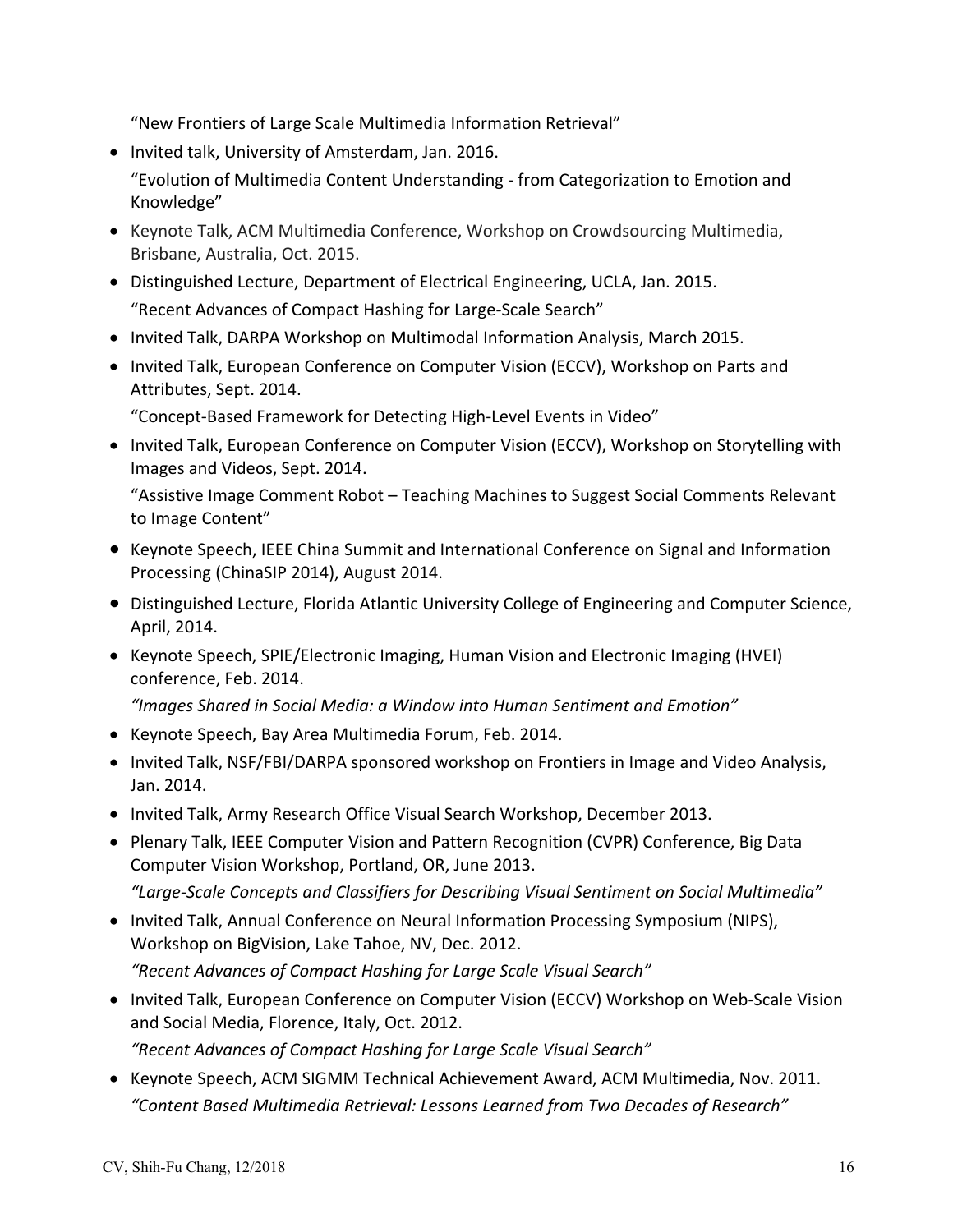- Distinguished Lecture, Department of EECS, Northwestern University, Feb. 2011. *"Large Scale Mobile Visual Search"*
- Keynote Speech, IBM Emerging Leader Workshop on Multimedia, IBM, Oct. 2010. *"Brain State Decoding for Rapid Image Retrieval"*
- Distinguished Lecture, Boston University, ECE Department, Boston, September 2010.
- Keynote Speech, IEEE International Conference on Semantic Computing, Pittsburg, Sept. 2010.
- Invited Talk, NSF Hybrid Neuro-Computer Vision Systems Workshop, April 2010. *"Brain State Decoding for Rapid Image Retrieval"*
- Keynote Speech, IEEE International Conference on Multimedia and Exhibition (ICME), 2009 (joint conference sponsored by 4 IEEE societies)
- Eliahu I and Joyce Jury Lecture, University of Miami, Dec. 2009.
- Distinguished Lecture, College of Computing and Informatics, University of North Carolina -Charlotte, Nov. 2008.
- Keynote Speech, ACM International Conference on Multimedia Information Retrieval (MIR'08), Vancouver, Oct. 2008.
- Keynote Speech, IEEE Workshop on Semantic Learning Applications in Multimedia (SLAM'08), Anchorage, June 2008.
- Keynote Speech, 6<sup>th</sup> IEEE International Workshop on Content-Based Multimedia Indexing, London, June 2008.

### **Professional Activities and Services:**

#### **Professional Leadership and Organization (recent):**

- Chair, ACM Special Interest Group on Multimedia, 2013‐2017. Significantly grew the local community activities, expanded talent recognition/development programs, and strengthened the financial resources of the society.
- Co-Organizer, NSF Workshop on Multimedia Challenges and Research Directions for the Next 10 Years, March 2017.
- Area Chair, IEEE Conference on Computer Vision and Pattern Recognition (CVPR), 2014, 2018.
- General Co-Chair, ACM Multimedia Conference, Florence, Italy, 2010. (the flagship conference of ACM SIG Multimedia).
- Co-Chair, NSF Workshop on Hybrid Neuro-Computer Vision Systems, April 2010, (http://www.columbia.edu/cu/hybridvision/)
- Chair, ARO/DARPA Workshop on Interactive Query Refinement, 2011.
- General Co-Chair, ACM Multimedia Conference, November, 2000.
- General Co-Chair, IEEE International Multimedia Conference and Exhibition, 2004. (joint conference sponsored by four IEEE Societies)
- Elected member, Information Forensics and Security (TIFS) TC, IEEE Society of Signal Processing, 2010‐2013.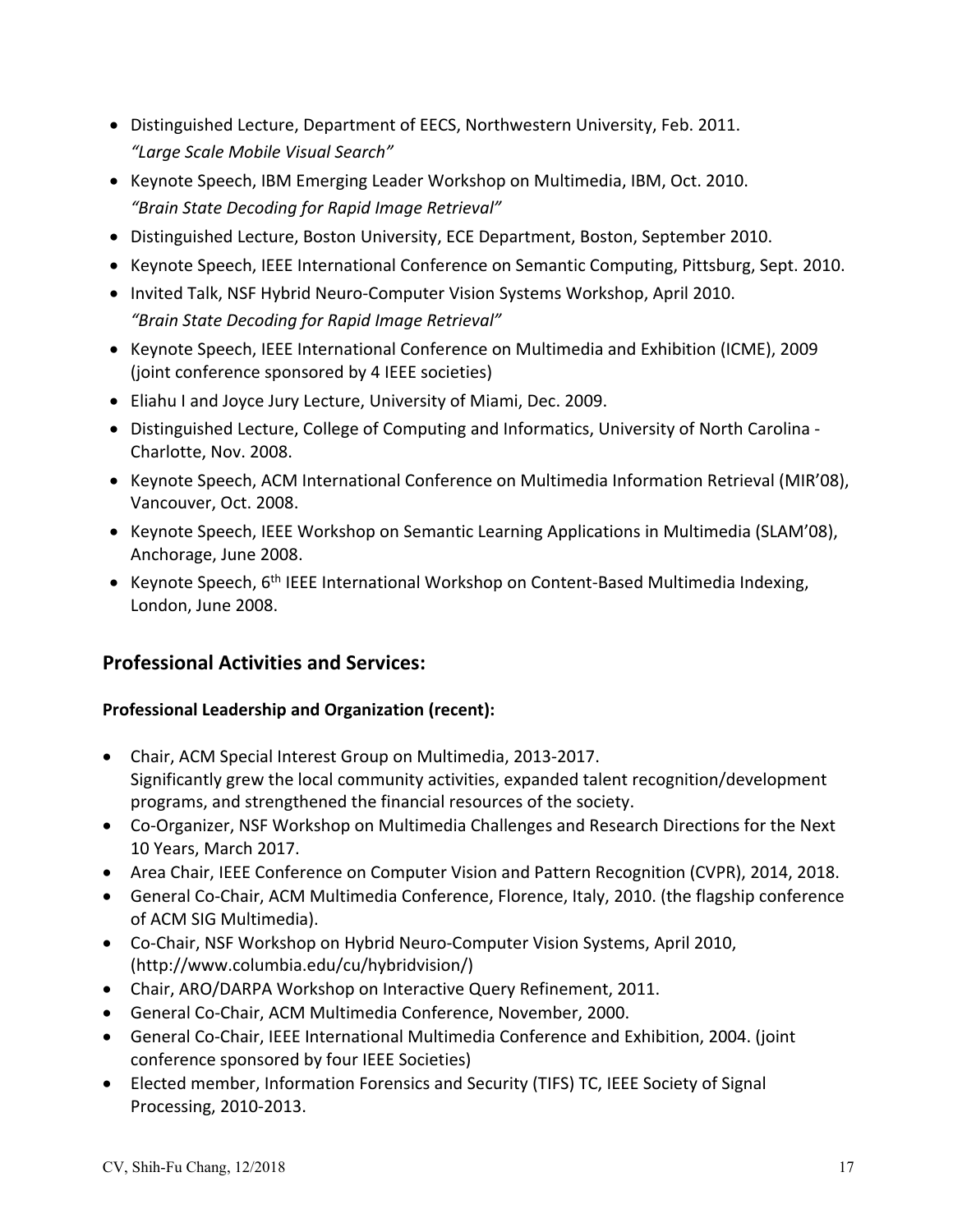Elected member, Image and Multidimensional Digital Signal Processing (IMDSP) TC, IEEE Society of Signal Processing, 2003‐2008.

#### **Editorial Board (recent):**

- Associate Editor, ACM Book Series, 2013‐date
- Associate Editor, International Journal of Multimedia Information Retrieval, 2011‐date
- Associate Editor, Editorial Board for Overview Papers for IEEE Signal Processing Society Transactions, 2009‐12.
- Editor in Chief, Signal Processing Magazine, IEEE Signal Processing Society, 2006‐8. The flagship publication of IEEE Signal Processing Society distributed to about 16,000 members. Ranked by ISI in 2004 and 2009 as the top publication with the highest citation impact among all 200+ IEEE journals in the electric and electronic area.
- Associate Editor, Journal of Statistical Analysis and Data Mining, John Wiley & Sons, Inc., 2006‐ 2009
- Associate Editor, IEEE Transactions on Multimedia (T‐MM), 2000‐2003.
- Associate Editor, EURASIP Journal on Applied Signal Processing, 2002‐2003.
- Associate Editor, ACM Transactions on Multimedia Computing, Communications, and Applications, (TOMCAPP) 2004‐2005.
- Associate Editor, Journal of Visual Communications & Image Representation (JVIS), Academic Press, 1999‐2005.

#### **Review Panels and Others:**

- International Scientific Advisor Board, DATAIA Institute of Data Science, France, 2018.
- Fellow Review Committee, IEEE, Computer Society, 2015.
- Review Panel, NIH/NLM Special Emphasis Panel, Feb. 2014.
- International Review Panel, the Swiss National Science Foundation (SNSF), "National Centres of Competence in Research" (NCCR), for the IM2 National Centre on multi‐modal information interaction research, 2002‐2013.
- Review Panel, National Centre for Science and Engineering Technology (CSET), CLARITY, Science Foundation Ireland, 2010‐11.
- Review Panel, Academia Sinica, Division of Mathematics and Physical Sciences, 2009.
- International Advisory Board, European Union 7<sup>th</sup> Framework Project, Network of Excellence, PetaMedia, 2008‐2011.
- Advisory Board, European Union Integrated Project Research Consortium (WeKnowIt), 2008– 2011.
- Review Committee, University of Illinois at Urbana‐Champaign, Beckman Institute, HCII, 2010.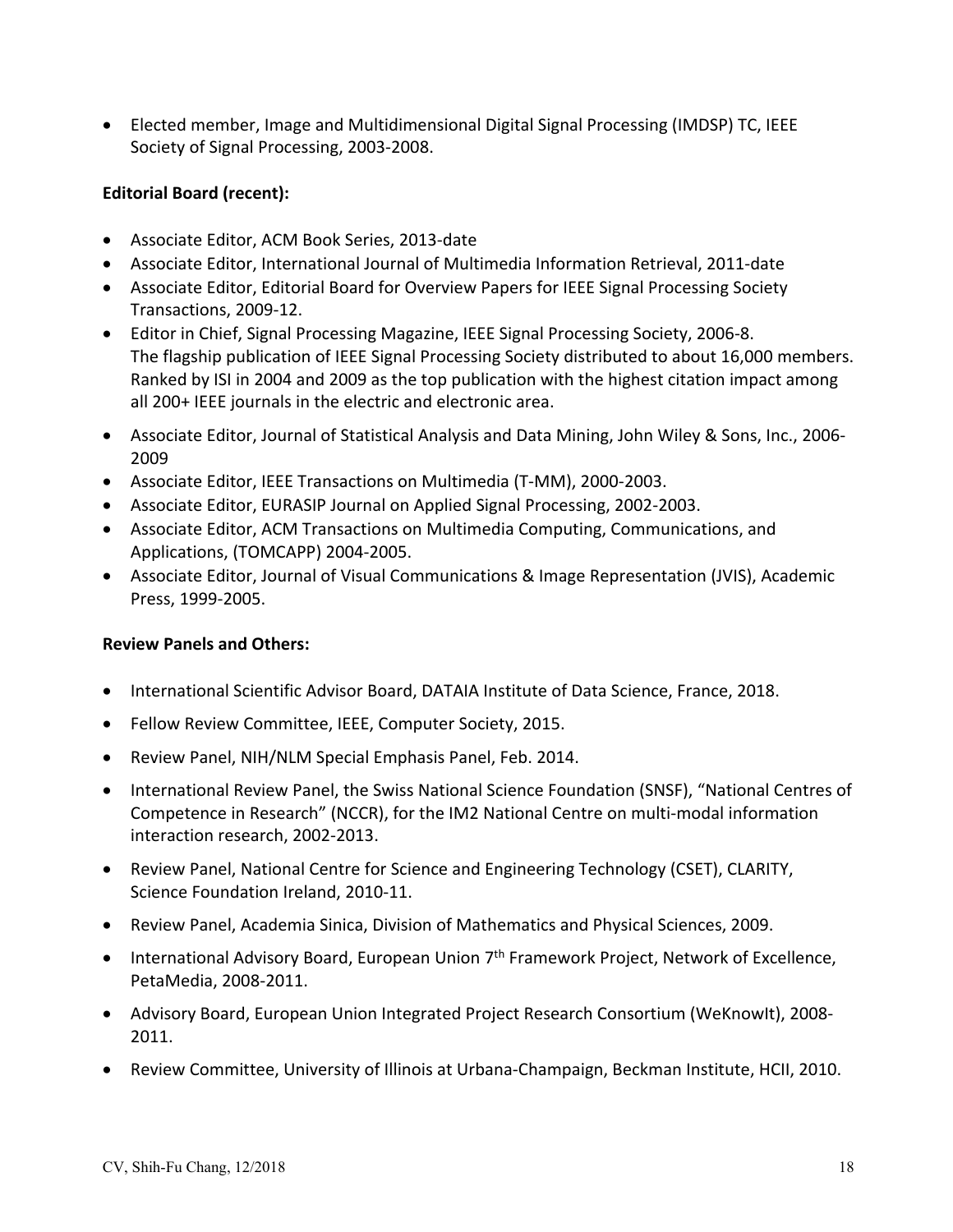- Area Study Expert (for the area of Multimedia Information Retrieval), Computer and Information Science and Engineering Directorate (CISE), National Science Foundation, ten‐year perspective review, 2005.
- Program Review Panelist, National Science Foundation, 1996, 2000, 2001, 2003, 2005, 2008, 2009, 2010.

## **Teaching/Education:**

- PI of the multi‐year ASCENT Postdoc Best Practice program (2014‐2018) sponsored by Computing Research Association (CRA) including collaboration among 4 universities in the New York region. It aims to develop best practices and offer programs for mentoring and training postdocs in the computer science field.
- Currently co-lead the NSF Integrative Graduate Education and Research Traineeship (IGERT) Program (2012‐2018) focusing on the theme "From Data to Solutions". The IGERT program is intended to establish new models for graduate education and training in a fertile environment for collaborative research that transcends traditional disciplinary boundaries.
- Supervised 33 Ph.D. students, 12 postdocs, and more than 45 MS students, many of whom became active leaders in academia or industry, or successful entrepreneurs. (see list below)
- Created new courses: (1) Visual Search Engine, (2) Visual Information System, and (3) From Data to Solutions.
- (as SEAS Senior Vice Dean) Expanded and launched the Student Research Involvement program (SRIP) to increase the research opportunities for a large number of undergraduate students across fields in the engineering school.

### **Ph.D. Students and Postdocs:** (as advisor and sponsor)

#### **Ph.D. Students Completed**

- **1.** John R. Smith (IBM T.J. Watson Research Lab, Senior Manager, IEEE Fellow, IBM Fellow), 1997.
- **2.** Gustavo Reyes (AT&T, Executive Director of Technology), 1999.
- **3.** Paul Bocheck (BarterQuest, Founder and CEO), 1999.
- **4.** Seungyup Paek (Jubilant Technology Inc., Founder and CEO), 2000.
- **5.** Ching‐Yung Lin (IBM T.J. Watson Research Lab, Manager, IEEE Fellow), 2000.
- **6.** Di Zhong (Citibank), 2001.
- **7.** Hari Sundaram (University of Illinois Urbana‐Champaign, Tenured Associate Professor in Computer Science), 2002.
- **8.** Alejandro Jaimes (Yahoo! Research, Manager), 2003.
- **9.** Ana Benitez (Google), 2004.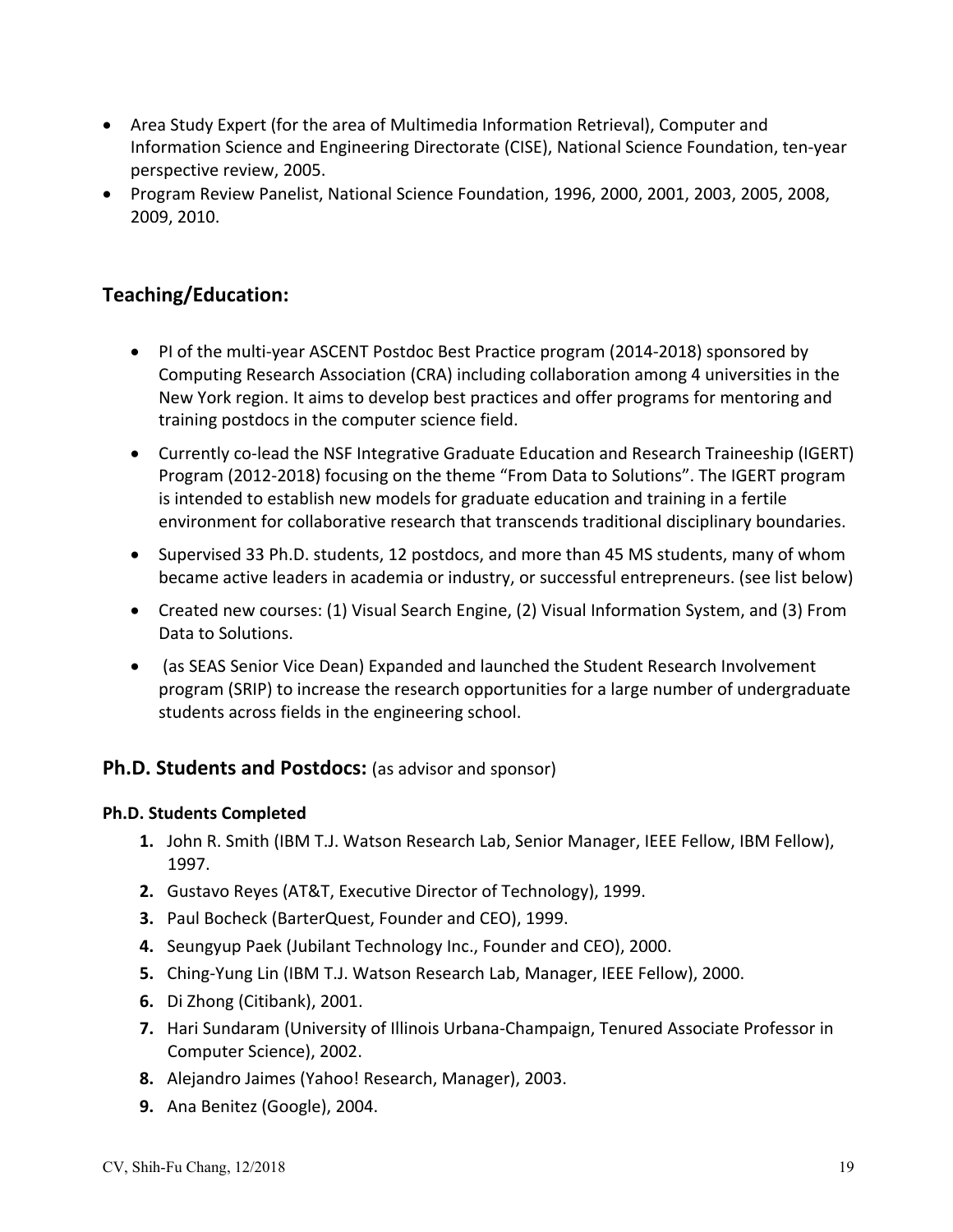- **10.** Shahram Ebadollahi (IBM, Vice President, Health Informatics Research, Chief Science Officer, IBM Healthcare), 2005.
- **11.** Yong Wang (Co‐Founder and CTO, Mugeda Inc.), 2005.
- **12.** Lexing Xie (Australian National University, Associate Professor in Computer Science), 2005.
- **13.** Dong‐Qing Zhang (Huawei Research), 2005.
- **14.** Winston Hsu (National Taiwan University, Professor), 2006.
- **15.** Tian‐Tsong Ng (Institute for Information Research, Singapore, Project Lead), 2007.
- **16.** Lyndon Kennedy (Huawei Research), 2008.
- **17.** Jessie Hsu (Industrial Technology Research Institute), 2009.
- **18.** Eric Zavesky (AT&T Research), 2010.
- **19.** Wei Jiang (Huawei Research), 2010.
- **20.** Jun Wang (Alibaba), 2011.
- **21.** Wei Liu (Tencent), 2012.
- **22.** Mandis Beigi (IBM T.J. Watson Research), 2013.
- **23.** Junfeng He (Facebook), 2013.
- **24.** Yan Wang (Microsoft), 2015.
- **25.** Felix Xinnan Yu (Google Research), 2015.
- **26.** Guangnan Ye (IBM T.J. Watson Research), 2015.
- **27.** Xiao‐Ming Jennifer Wu (Hong Kong Polytechnic University, Assistant Professor), 2016.
- **28.** Hongzhi Li (Microsoft Research), 2016.
- **29.** Brendan Jou (Google), 2016.
- **30.** Jie Feng (EyeStyle), 2017

#### **Ph.D. Students Current**

- **31.** Joe Ellis
- **32.** Zheng Shou
- **33.** Alireza Zareian
- **34.** Brian Chen
- **35.** Hassan Akbari
- **36.** Shiyuan Huang
- **37.** Xudong Lin

#### **Postdoc Completed**

- **1.** Qibin Sun (Distinguished Engineer, Cisco, IEEE Fellow), 2000‐2001.
- **2.** Dong Xu (Professor, Sydney University, Australia), 2007‐2008.
- **3.** Yu‐Gang Jiang (Professor, Fudan University, China), 2009‐2012.
- **4.** Rong‐Rong Ji (Professor, Xiaman University, China), 2010‐2013.